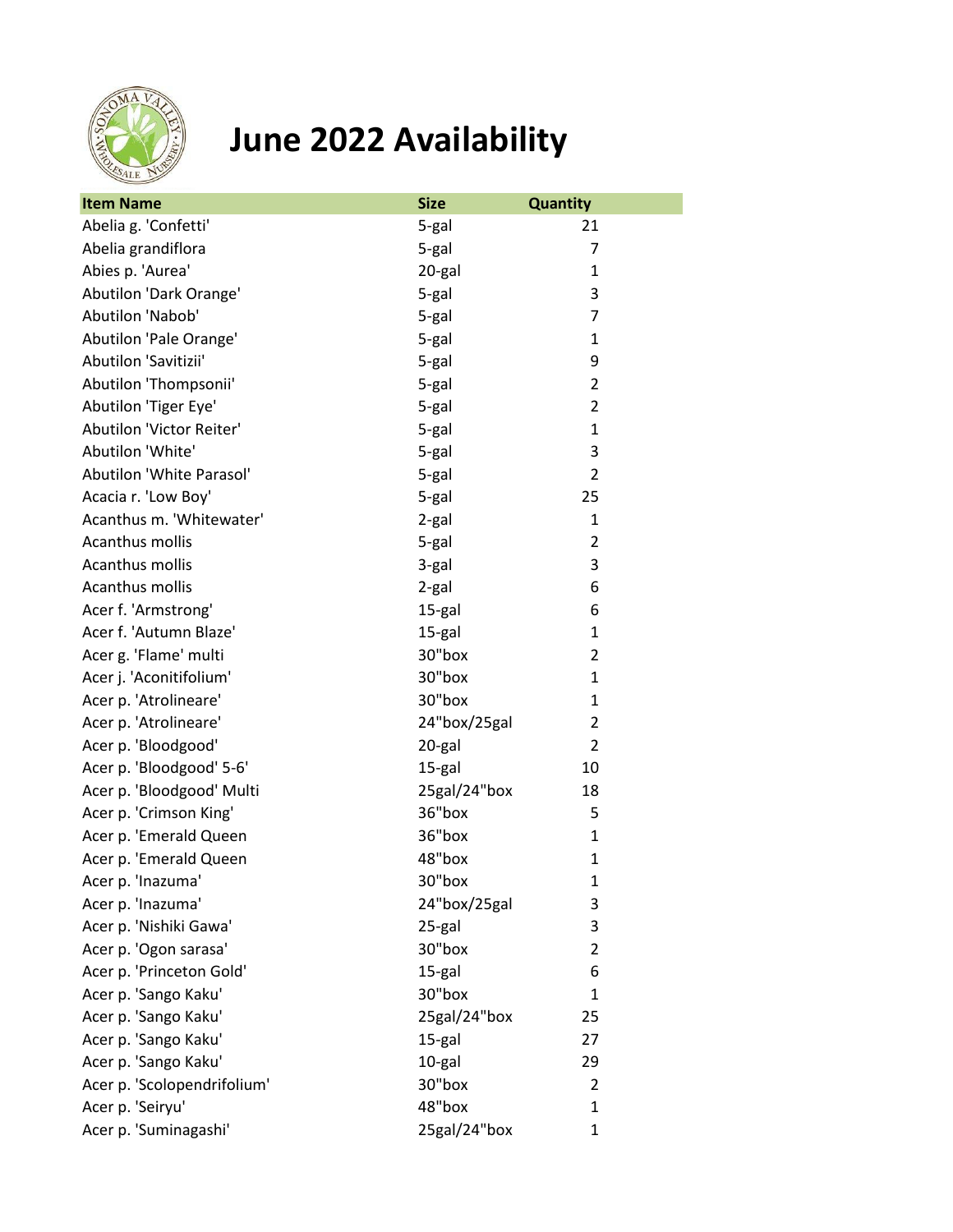| <b>Item Name</b>                | <b>Size</b>  | <b>Quantity</b> |
|---------------------------------|--------------|-----------------|
| Acer p. 'Suminagashi'           | 30"box       | 1               |
| Acer p.d. 'Crimson Queen'       | 30"box       | $\mathbf{1}$    |
| Acer p.d. 'Crimson Queen'       | 15-gal       | 21              |
| Acer p.d. 'Red Dragon'          | 7-gal        | 5               |
| Acer p.d. 'Sekimori'            | 30"box       | 1               |
| Acer p.d. 'Sekimori'            | 24"box/25gal | $\overline{2}$  |
| Acer p.d. 'Spring Delight'      | 24"box/25gal | 2               |
| Acer p.d. 'Tamukeyama'          | 30"box       | 5               |
| Acer p.d. 'Tamukeyama'          | 36"box       | 5               |
| Acer p.d. 'Tamukeyama'          | 15-gal       | $\overline{7}$  |
| Acer p.d. 'Viridis'             | 25gal/24"box | 1               |
| Acer p.d. 'Viridis'             | 15-gal       | $\overline{2}$  |
| Acer palmatum                   | 36"box       | 6               |
| Acer palmatum multi             | 30"box       | $\mathbf{1}$    |
| Acer palmatum multi.            | 24"box/25gal | 17              |
| Acer palmatum multi.            | 15-gal       | 45              |
| Acer palmatum specimen          | 36"box       | $\mathbf{1}$    |
| Acer palmatum std               | 30"box       | 1               |
| Acer palmatum std.              | 24"box/25gal | 3               |
| Acer palmatum std. low branch   | 15-gal       | 15              |
| Acer pseudoplatanus variegatum  | 30"box       | 1               |
| Acer r. 'Armstrong'             | 24"box       | 19              |
| Acer r. 'Armstrong Gold'        | 36"box       | 2               |
| Acer r. 'October Glory'         | 24"box/25gal | 1               |
| Acer r. 'October Glory'         | 36"box       | $\overline{2}$  |
| Acer r. 'October Glory'         | 15-gal       | 39              |
| Acer s. 'Autumn Moon'           | 24"box/25gal | 2               |
| Acer 'Twombeley Red Sentinel'   | 30"box       | 3               |
| Achillea 'Cameo'                | $1-gal$      | 16              |
| Achillea 'Desert Eve'           | 1-gal        | 6               |
| Achillea 'Moonshine'            | 2-gal        | 3               |
| Achillea 'Moonshine'            | 1-gal        | 37              |
| Achillea 'Paprika'              | 1-gal        | 47              |
| Achillea 'Shell Beach'          | 1-gal        | 148             |
| Achillea 'Sonoma Coast'         | 1-gal        | 20              |
| Achillea 'Summer Wine'          | $1-gal$      | 48              |
| Achillea 'Terra Cotta'          | 2-gal        | 4               |
| Achillea 'Terra Cotta'          | 1-gal        | 36              |
| Achillea x kellereri            | 1-gal        | 87              |
| Aeonium 'Kiwi'                  | 1-gal        | 2               |
| Aesculus californica            | 15-gal       | $\overline{7}$  |
| Aganpanthus 'Getty's White'     | 2-gal        | 3               |
| Agapanthus 'Frederick St. Park' | 1-gal        | 22              |
| Agapanthus 'Getty's White'      | 5-gal        | 13              |
| Agapanthus 'Getty's White'      | 1-gal        | 44              |
| Agapanthus 'Light Blue'         | 5-gal        | 6               |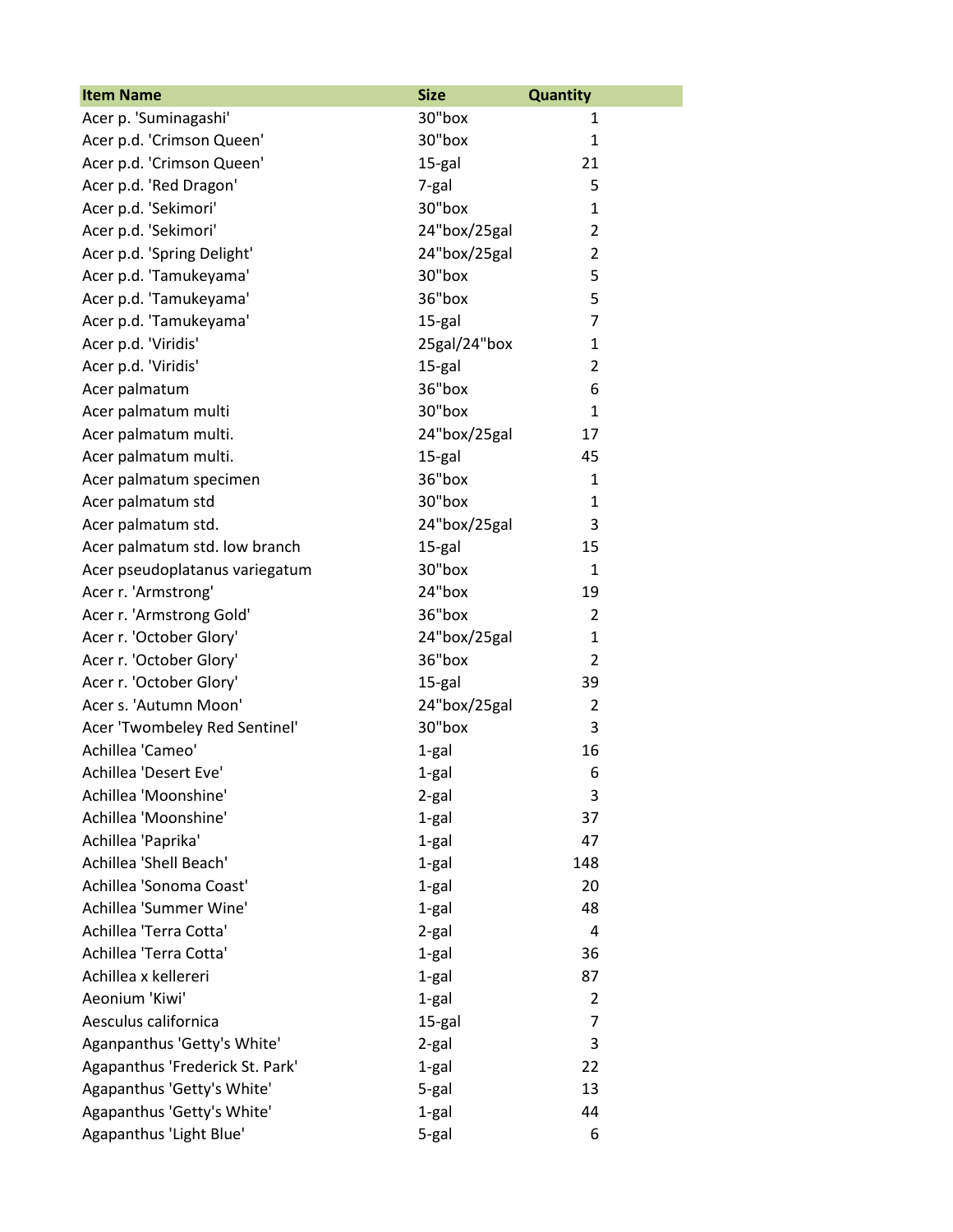| <b>Item Name</b>                | <b>Size</b>  | Quantity       |
|---------------------------------|--------------|----------------|
| Agapanthus 'Peter Pan'          | 1-gal        | 113            |
| Agapanthus 'Peter Pan White'    | 1-gal        | 91             |
| Agapanthus 'Snowball'           | 2-gal        | 69             |
| Agapanthus 'Storm Cloud'        | 5-gal        | 14             |
| Agapanthus 'Tinker Bell'        | 1-gal        | 5              |
| Agastache 'Black Adder'         | 1-gal        | 72             |
| Agastache 'Blue Fortune'        | 1-gal        | 144            |
| Agastache hyssop 'Blue'         | 1-gal        | 27             |
| Agastache 'Mango Tango'         | 1-gal        | 69             |
| Agastache 'Poquito Dark Blue'   | 2-gal        | 4              |
| Agastache 'Summer Melon'        | 1-gal        | 93             |
| Agastache 'Sunrise Blue'        | 1-gal        | 21             |
| Agastache 'Tutti Fruitti'       | 1-gal        | 82             |
| Agave a. 'Kara's Stripe'        | 5-gal        | 7              |
| Agave a. 'Blue Flame'           | 3-gal        | $\overline{2}$ |
| Agave a. 'Blue Flame'           | 24"box/25gal | $\overline{2}$ |
| Agave a. 'Boutin Blue'          | 5-gal        | 15             |
| Agave a. 'Marginata'            | 15-gal       | 1              |
| Agave a. 'Mediopicta 'Alba'     | 15-gal       | 5              |
| <b>Agave Amica</b>              | 1-gal        | 92             |
| Agave Amica                     | 2-gal        | 180            |
| Agave 'Black Widow'             | 2-gal        | 4              |
| Agave c. 'Nova'                 | 15-gal       | $\overline{2}$ |
| Agave desmettiana 'Variegata'   | 1-gal        | 21             |
| Agave ferox 'Variegata'         | 3-gal        | $\overline{2}$ |
| Agave 'Joe Hoak'                | 10-gal       | $\overline{2}$ |
| Agave 'Multicolor'              | 3-gal        | 10             |
| Agave parryi                    | 1-gal        | $\overline{7}$ |
| Agave s. ferox                  | 1-gal        | 11             |
| Agave s. 'Mediopicta Alba'      | 5-gal        | 12             |
| Agave 'Sharkskin'               | 5-gal        | 7              |
| Agave vilmoriniana              | 15-gal       | 5              |
| Agave vilmoriniana              | 25gal/24"box | 8              |
| Ajuga 'Catlin's Giant'          | $1-gal$      | 28             |
| Ajuga 'Mahogany'                | $1-gal$      | 15             |
| Ajuga 'Silver Queen'            | $1-gal$      | 17             |
| Almond 'Carmel' CCOF            | 30"box       | $\mathbf{1}$   |
| Aloe aristata                   | 1-gal        | 11             |
| Aloe mawii                      | 5-gal        | 6              |
| Aloe 'Safari Sunrise'           | $1-gal$      | 82             |
| Aloe striatula                  | 3-gal        | $\overline{7}$ |
| Aloe 'White Fox'                | 1-gal        | $\overline{2}$ |
| Aloysia citrodera-Lemon Verbena | $1-gal$      | 72             |
| Aloysia citrodora               | 25-gal       | 1              |
| Alstroemeria 'Jupiter'          | 1-gal        | 16             |
| Alstroemeria 'Meyer's White'    | 1-gal        | 23             |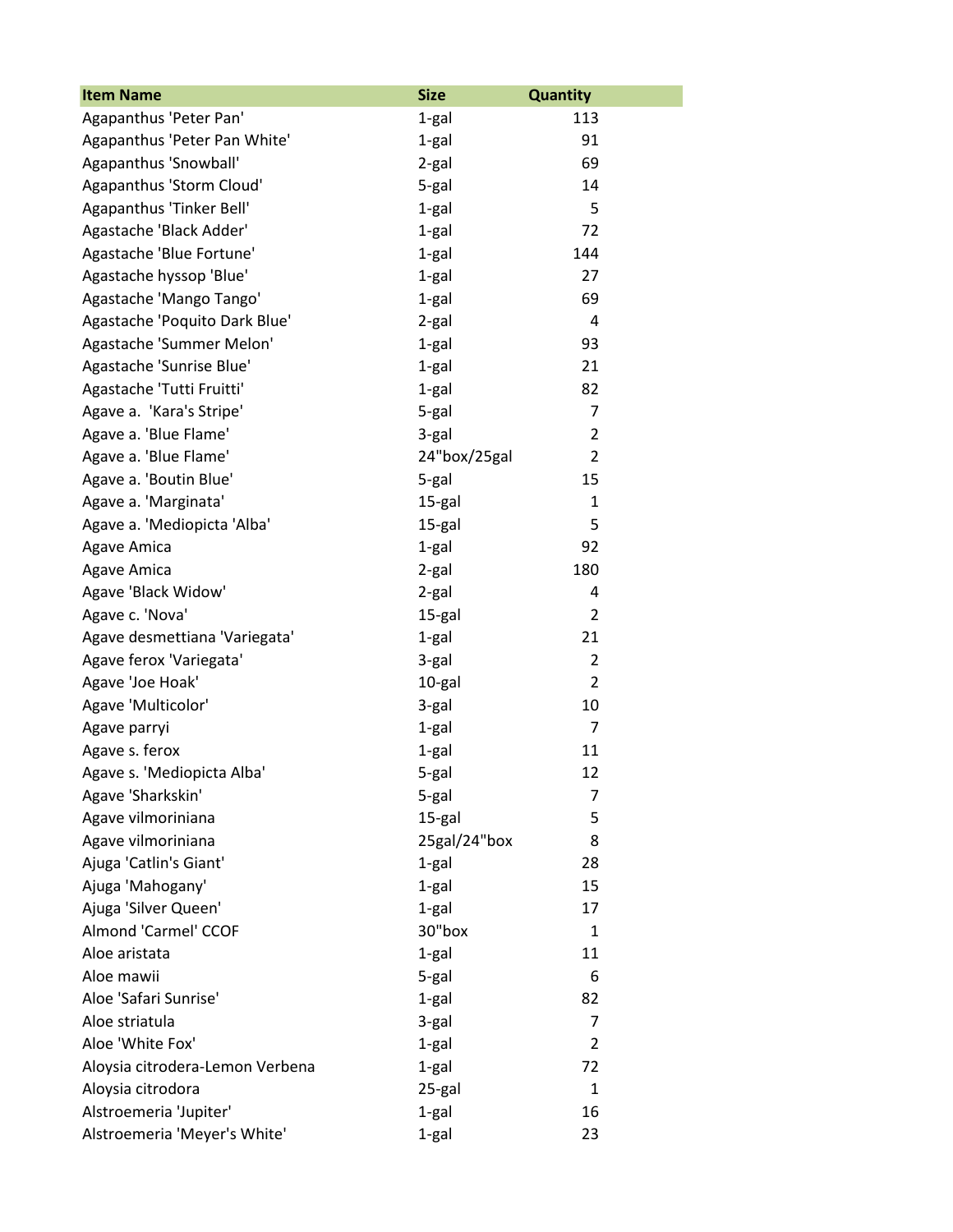| <b>Item Name</b>                | <b>Size</b>  | <b>Quantity</b> |
|---------------------------------|--------------|-----------------|
| Alstroemeria 'Third Harmonic'   | 1-gal        | 60              |
| Alstroemeria 'Variegata'        | 1-gal        | 34              |
| Althea 'White'                  | 5-gal        | 19              |
| Anemone j. 'Honorine Jobert'    | 1-gal        | 312             |
| Anemone 'September Charm'       | 1-gal        | 29              |
| Anigozanthos 'Joe Joe Orange'   | 2-gal        | 23              |
| Anigozanthos 'Orange Cross'     | 2-gal        | 38              |
| Anigozanthos 'Yellow Gem'       | 2-gal        | $\mathbf{1}$    |
| Apidastra elatior               | 1 gal        | 112             |
| Apple 'Anna' CCOF               | 15-gal       | 1               |
| Apple 'Braeburn'                | 24"box       | 1               |
| Apple 'Fuji'                    | 15-gal       | 23              |
| Apple 'Fuji' CCOF               | 15-gal       | 4               |
| Apple 'Gala'                    | 24"box       | 4               |
| Apple 'Gala' CCOF               | 15-gal       | 10              |
| Apple 'Granny Smith' Esp        | 24"box       | $\overline{2}$  |
| Apple 'Gravenstein' Esp         | 24"box       | 5               |
| Apple 'Honeycrisp'              | 24"box       | 4               |
| Apple 'McIntosh Red' Esp        | 24"box       | 1               |
| Apple 'Pink Lady'               | 15-gal       | $\mathbf{1}$    |
| Apple 'Pink Lady' Esp           | 24"box       | $\overline{2}$  |
| Apple 'Yellow Delicious' Esp    | 24"box       | 3               |
| Arbutus 'Marina' multi          | 30"box       | 4               |
| Arbutus 'Marina' multi          | 5-gal        | 6               |
| Arbutus 'Marina' multi          | 24"box/25gal | 29              |
| Arbutus 'Marina' std            | 30"box       | 5               |
| Arbutus 'Marina' std.           | 36"box       | 7               |
| Arbutus 'Marina' std.           | 15-gal       | 10              |
| Arbutus 'Marina' std.           | 24"box/25gal | 19              |
| Arbutus u. 'Compacta'           | 15-gal       | 1               |
| Arbutus u. 'Compacta'           | 24"box/25gal | 15              |
| Arbutus u. 'Compacta'           | 5-gal        | 10              |
| Arctostaphylos 'Dr. Hurd'       | 5-gal        | 28              |
| Arctostaphylos 'Dr. Hurd'       | 15-gal       | 48              |
| Arctostaphylos 'Emerald Carpet' | 1-gal        | 57              |
| Arctostaphylos 'Howard McMinn'  | 5-gal        | 19              |
| Arctostaphylos 'Howard McMinn'  | 15-gal       | 22              |
| Arctostaphylos 'Howard McMinn'  | 1-gal        | 72              |
| Arctostaphylos 'Louis Edmunds'  | 5-gal        | 18              |
| Arctostaphylos 'Pacific Mist'   | 5-gal        | 27              |
| Arctostaphylos 'Paradise'       | 24"box/25gal | 3               |
| Arctostaphylos 'Paradise'       | 5-gal        | 5               |
| Arctostaphylos 'Sunset'         | 24"box       | 9               |
| Arctostaphylos 'Sunset'         | 15-gal       | 21              |
| Arctostaphylos 'Sunset'         | 5-gal        | 40              |
| Arctostaphylos 'Sunset'         | 1-gal        | 50              |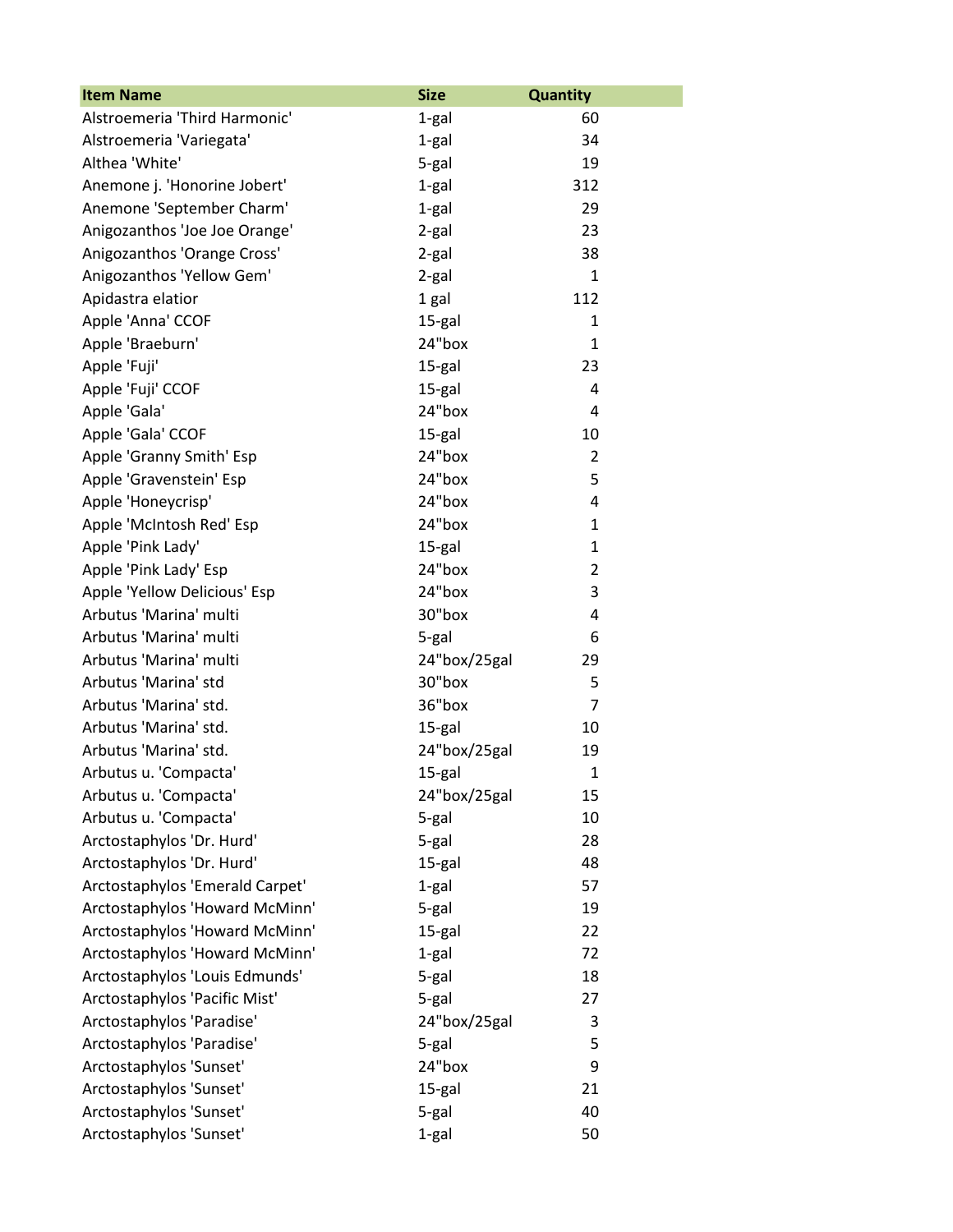| <b>Item Name</b>                      | <b>Size</b> | Quantity       |
|---------------------------------------|-------------|----------------|
| Artemesia c. 'Canyon Grey             | 2-gal       | 9              |
| Artemisia arborescens                 | 1-gal       | 51             |
| Artemisia c. 'Canyon Grey'            | $1-gal$     | 13             |
| Artichoke 'Tavor'                     | $1-gal$     | 82             |
| Asarum caudatum                       | $1-gal$     | 82             |
| Asarum m. 'Ling Ling'                 | 1-gal       | 52             |
| Asclepias syriaca                     | $1-gal$     | 69             |
| Asparagas d. 'Meyers'                 | 5-gal       | 10             |
| Asparagas d. 'Sprengeri'              | 3-gal       | $\overline{2}$ |
| Asparagus                             | $1-gal$     | 42             |
| Asparagus d. 'Myers'                  | 1-gal       | 24             |
| Asparagus sprengeri                   | $1-gal$     | 26             |
| Asparagus 'Tidy Tim'                  | 2-gal       | 1              |
| Asparagus 'Tidy Tim'                  | 1 gal       | 70             |
| Aspidistra elatior                    | $1-gal$     | 68             |
| Aster 'Kickin' Purple'                | 1-gal       | 39             |
| Aster 'Speedy Blue'                   | $1-gal$     | 53             |
| Aster 'Tower Yellow'                  | $1-gal$     | 26             |
| Aster x f. 'Monch'                    | 1-gal       | 17             |
| Athyrium 'Ghost'                      | 1-gal       | 5              |
| Baccharis 'Pigeon Point'              | $1-gal$     | 243            |
| Bambusa 'Golden Goddess'              | 15-gal      | 20             |
| Baumea r. 'Variegata'                 | $1-gal$     | 69             |
| Beaucarnia recurvata                  | 5-gal       | $\overline{2}$ |
| Berberis 'Golden Rocket'              | 5-gal       | 5              |
| Berberis 'Helmond Pillar'             | 15-gal      | $\mathbf{1}$   |
| Berberis 'Orange Rocket'              | 5-gal       | 18             |
| Bergenia cordifolia                   | 1-gal       | 8              |
| Betula j. 'Jacquemontii'              | 15-gal      | 6              |
| Biden 'Sun Drops'                     | 1-gal       | 15             |
| <b>Bidens 'Blazing Glory'</b>         | 1-gal       | 76             |
| <b>Bidens 'Giant Sun Louis'</b>       | 1-gal       | 71             |
| <b>Bidens 'Gold Marie'</b>            | 1-gal       | 42             |
| <b>Blackberry 'Triple Crown' CCOF</b> | $2-gal$     | 13             |
| Blueberry 'Jewel'                     | $1-gal$     | 72             |
| <b>Borage</b>                         | $1-gal$     | 23             |
| Bougainvillea 'Lajolla'               | 1-gal       | 17             |
| <b>Bouteloua 'Blond Ambition'</b>     | 2-gal       | 30             |
| Bouteloua g. 'Blonde Ambition'        | 5-gal       | 5              |
| Brahea armata (Blue Palm)             | 24"box      | $\overline{2}$ |
| Brugmansia 'Inca Princess'            | 20-gal      | 5              |
| Brunnera m. 'Diane's Gold'            | $1-gal$     | 10             |
| Buddleia 'Black Knight'               | 15-gal      | 1              |
| Buddleia 'Buzz Ivory'                 | 5-gal       | 11             |
| Buddleia 'Buzz Lavender'              | 5-gal       | 17             |
| Buddleia 'Buzz Sky Blue'              | 5-gal       | 3              |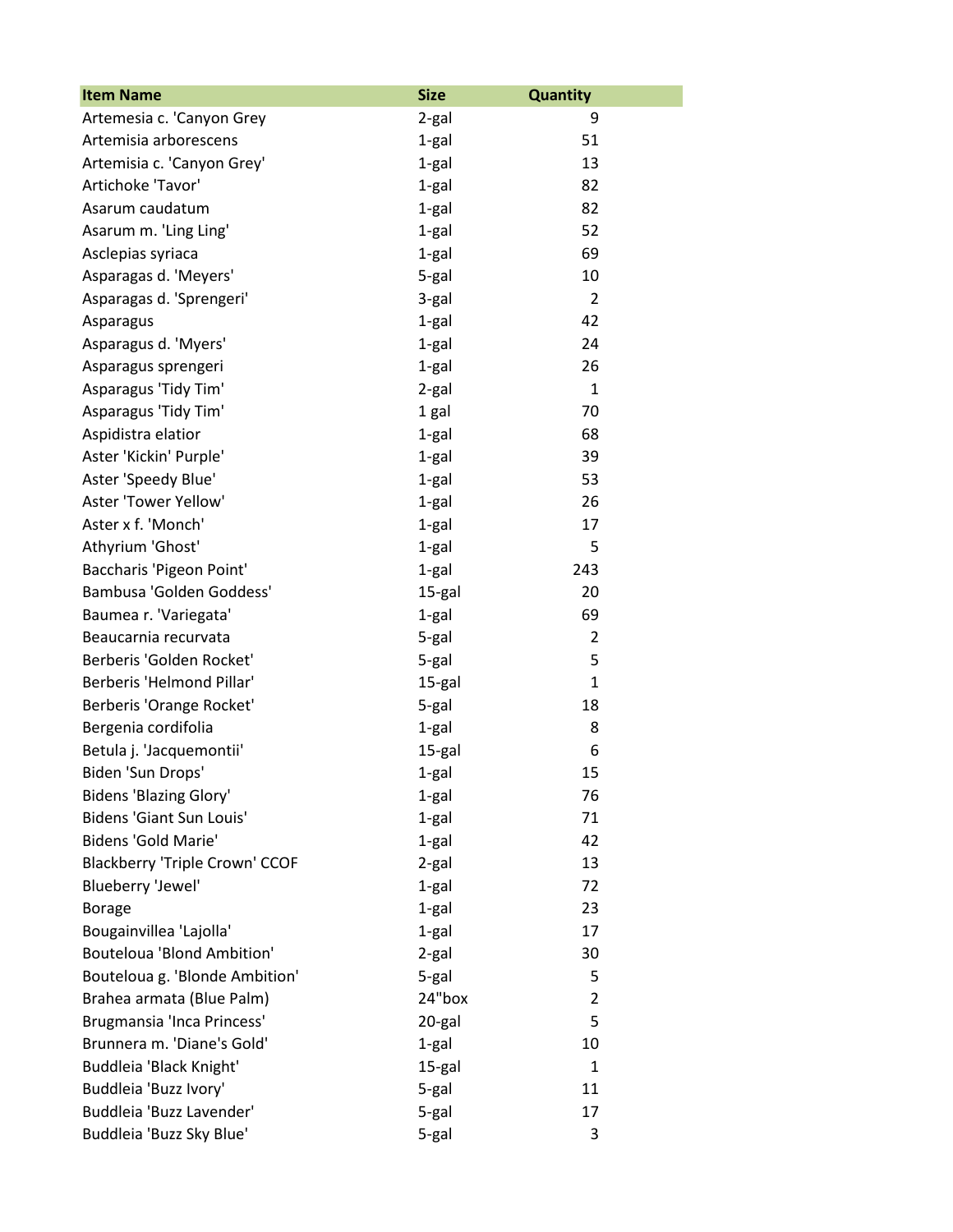| <b>Item Name</b>                   | <b>Size</b>     | <b>Quantity</b> |
|------------------------------------|-----------------|-----------------|
| Buddleia 'Leah Raspberry'          | 5-gal           | 16              |
| Buddleia 'Petite Plum'             | 15-gal          | 9               |
| Bulbine f. 'Hallmark'              | $1-gal$         | 25              |
| Buxus 'Graham Blandy'              | 15-gal          | 3               |
| <b>Buxus 'Green Beauty'</b>        | 5-gal           | 31              |
| <b>Buxus 'Green Beauty'</b>        | $1-gal$         | 125             |
| Buxus 'Green Beauty' 15-18"        | 7-gal           | 4               |
| Buxus 'Green Beauty' Pyramid       | 15-gal          | 6               |
| Buxus 'Green Mountain'             | 5-gal           | 6               |
| <b>Buxus 'Green Mountain' Cone</b> | 42"-48"         | $\mathbf{1}$    |
| <b>Buxus 'Green Mountain' Cone</b> | 7-gal           | $\overline{2}$  |
| Buxus m. 'Winter Gem'              | 10-gal          | 56              |
| <b>Buxus 'Poodle'</b>              | Poodle          | 4               |
| Buxus s. (egg)                     | 18-24"          | $\overline{2}$  |
| <b>Buxus s. Cone</b>               | 42-44"          | $\mathbf{1}$    |
| Buxus s. Globe                     | $15 - 18"$      | 14              |
| Buxus s. 'Green Mountain Globe'    | 18-24"          | 5               |
| Buxus s. 'Rotundifolia'            | 36"-48"         | 12              |
| Buxus s. 'Suffruticosa'            | 1-gal           | 76              |
| Buxus s. 'Suffruticosa' 22-24"     | 22-24"          | 48              |
| Buxus s. 'Vardar Valley'           | 24/30"          | 10              |
| Buxus s. 'Variegata'               | 18-24"          | 1               |
| Buxus s. 'Variegata'               | 25 <sub>g</sub> | $\mathbf{1}$    |
| Buxus Topiary 18-22"               | 18-22"          | 49              |
| <b>Buxus Topiary 24-28"</b>        | 24-28"          | 45              |
| <b>Buxus Topiary 32-36"</b>        | 32-36"          | 24              |
| Calamagrostis foliosa              | 2-gal           | 35              |
| Calamagrostis foliosa              | 1-gal           | 232             |
| Calamagrostis 'Karl Foerster'      | 5-gal           | 14              |
| Calamagrostis 'Karl Foerster'      | $1-gal$         | 25              |
| Calamagrostis nutkaensis           | 1-gal           | 4               |
| Calamagrostis 'Overdam'            | $1-gal$         | 143             |
| Calibrachoa 'Diva Orange'          | 1-gal           | 10              |
| Callistemon 'Little John'          | 5-gal           | 45              |
| Calycanthus occidentalis           | $1-gal$         | 72              |
| Calycanthus 'Venus'                | 15-gal          | $\overline{2}$  |
| Camellia j. 'Blood of China'       | 5-gal           | 15              |
| Camellia j. 'Silver Waves'         | 15-gal          | $\overline{2}$  |
| Camellia j. 'Tom Knudsen'          | 5-gal           | 10              |
| Camellia 'Kramer Supreme' std      | 15-gal          | 2               |
| Camellia s. 'Setsugekka'           | 2-gal           | $\overline{2}$  |
| Camellia s. 'Setsugekka'           | 5-gal           | 10              |
| Camellia s. 'White Dove'           | 5-gal           | 41              |
| Camellia s. 'Yultide'              | 2-gal           | 24              |
| Camellia 'Swan Lake'               | 5-gal           | 18              |
| Camellia 'Tea Breeze'              | 5-gal           | 16              |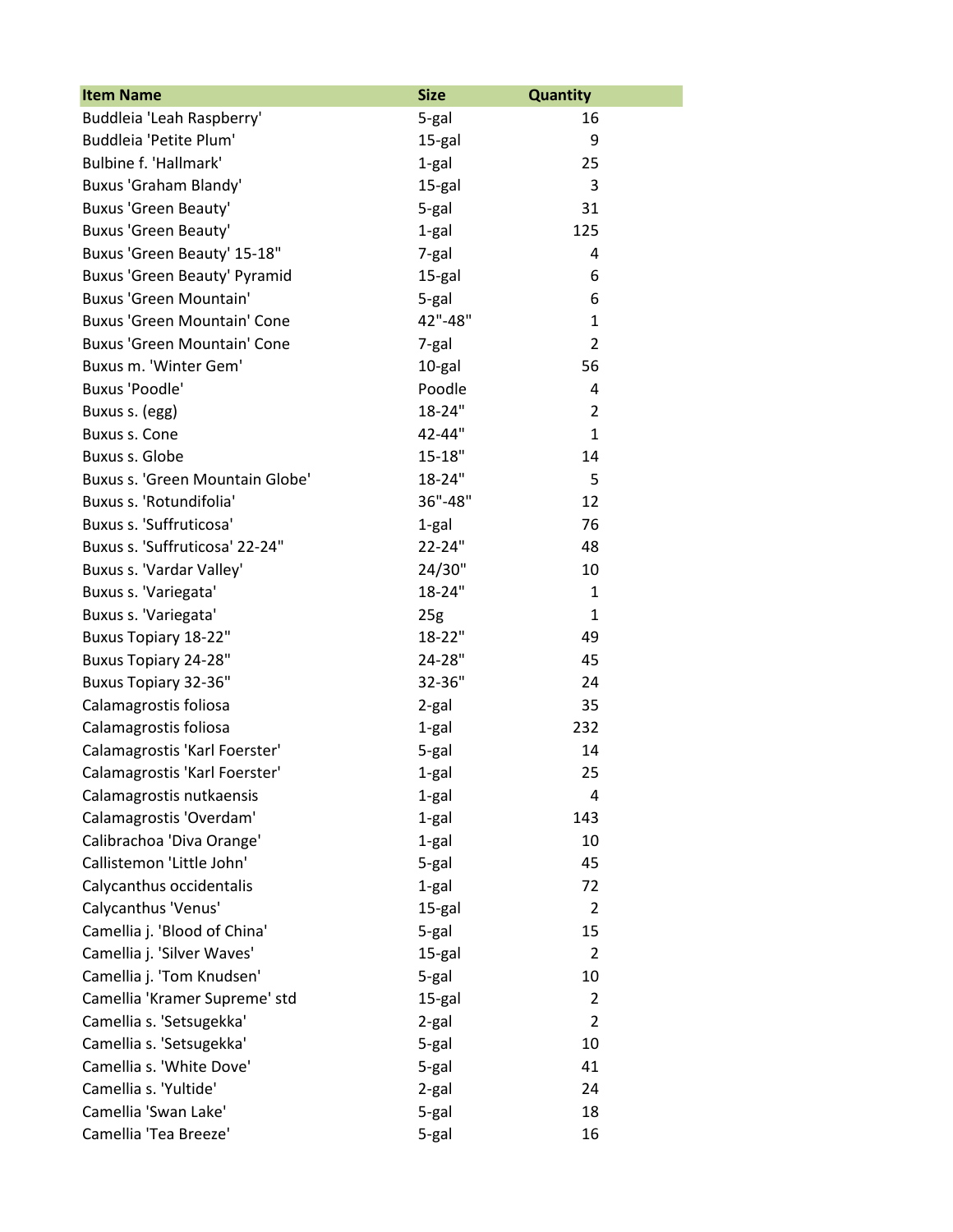| <b>Item Name</b>                | <b>Size</b>  | Quantity       |
|---------------------------------|--------------|----------------|
| Campanula 'Dickson's Gold'      | 4"           | 19             |
| Campanula persicifolia 'Blue'   | 1-gal        | 50             |
| Canna 'Lucifer'                 | 5-gal        | 3              |
| Canna 'Tricolor'                | 5-gal        | 9              |
| Canna 'Tropicanna Gold'         | 5-gal        | $\overline{2}$ |
| Carex 'Blue Zinger'             | $1-gal$      | 98             |
| Carex 'Cappuccino'              | 1-gal        | 53             |
| Carex divulsa                   | 1-gal        | 697            |
| Carex 'Evergold'                | 1-gal        | 13             |
| Carex pansa                     | 1-gal        | 57             |
| Carex 'Phoenix Green'           | 1-gal        | 231            |
| Carex solandri                  | 1-gal        | 92             |
| Carpenteria c. 'Elizabeth'      | 15-gal       | 1              |
| Carpinus b. 'Fastigiata'        | 15-gal       | 4              |
| Carpinus b. 'Frans Fontaine'    | 24"box       | 3              |
| Ceanothus 'Concha'              | 5-gal        | 4              |
| Ceanothus 'Dark Star'           | 5-gal        | 15             |
| Ceanothus 'Dark Star'           | $1-gal$      | 35             |
| Ceanothus 'Joyce Coulter'       | 5-gal        | 6              |
| Ceanothus 'Joyce Coulter'       | 1-gal        | 18             |
| Ceanothus 'Snow Flurry'         | 5-gal        | 4              |
| Ceanothus 'Yankee Point'        | 1-gal        | 195            |
| Cedrus a. 'Horstmann'           | 25-gal       | 4              |
| Cedrus deodara                  | 15-gal       | 1              |
| Celtis sinensis                 | 24"box/25gal | 2              |
| Celtis sinensis                 | 15-gal       | 4              |
| Ceratostigma plumbaginoides     | $1-gal$      | 30             |
| Ceratostigma w. 'Palm Gold'     | 1-gal        | 10             |
| Cercis c. 'Forest Pansy' std    | 24"box/25gal | 1              |
| Cercis c. 'Oklahoma' std        | 25gal/24"box | 6              |
| Cercis c. 'Rising Sun'          | 15-gal       | 1              |
| Cercis c. 'Ruby Falls'          | 20-gal       | 1              |
| Cercis c. t. 'Oklahoma'         | 15-gal       | 13             |
| Cercis canadensis multi         | 15-gal       | 3              |
| Cercis occidentalis             | 5-gal        | 3              |
| Cercis occidentalis             | 15-gal       | 3              |
| Cestrum nocturnum               | 1-gal        | 53             |
| Chaenomeles 'Clarke's White'    | 15-gal       | 4              |
| Chaenomeles 'Doulbe Take Peach' | 3-gal        | 11             |
| Chaenomeles 'Orange Delight'    | 5-gal        | 2              |
| Chaenomeles 'Orange Delight'    | 2-gal        | $\overline{2}$ |
| Chaenomeles 'Orange Delight'    | 10-gal       | 4              |
| Chaenomeles 'Orange Storm       | 01T          | 5              |
| Chaenomeles 'Scarlet Storm'     | 5-gal        | 8              |
| Chaenomeles sp. 'Toyo Nishiki'  | 15-gal       | 7              |
| Chaenomeles 'Texas Scarlet'     | 5-gal        | 3              |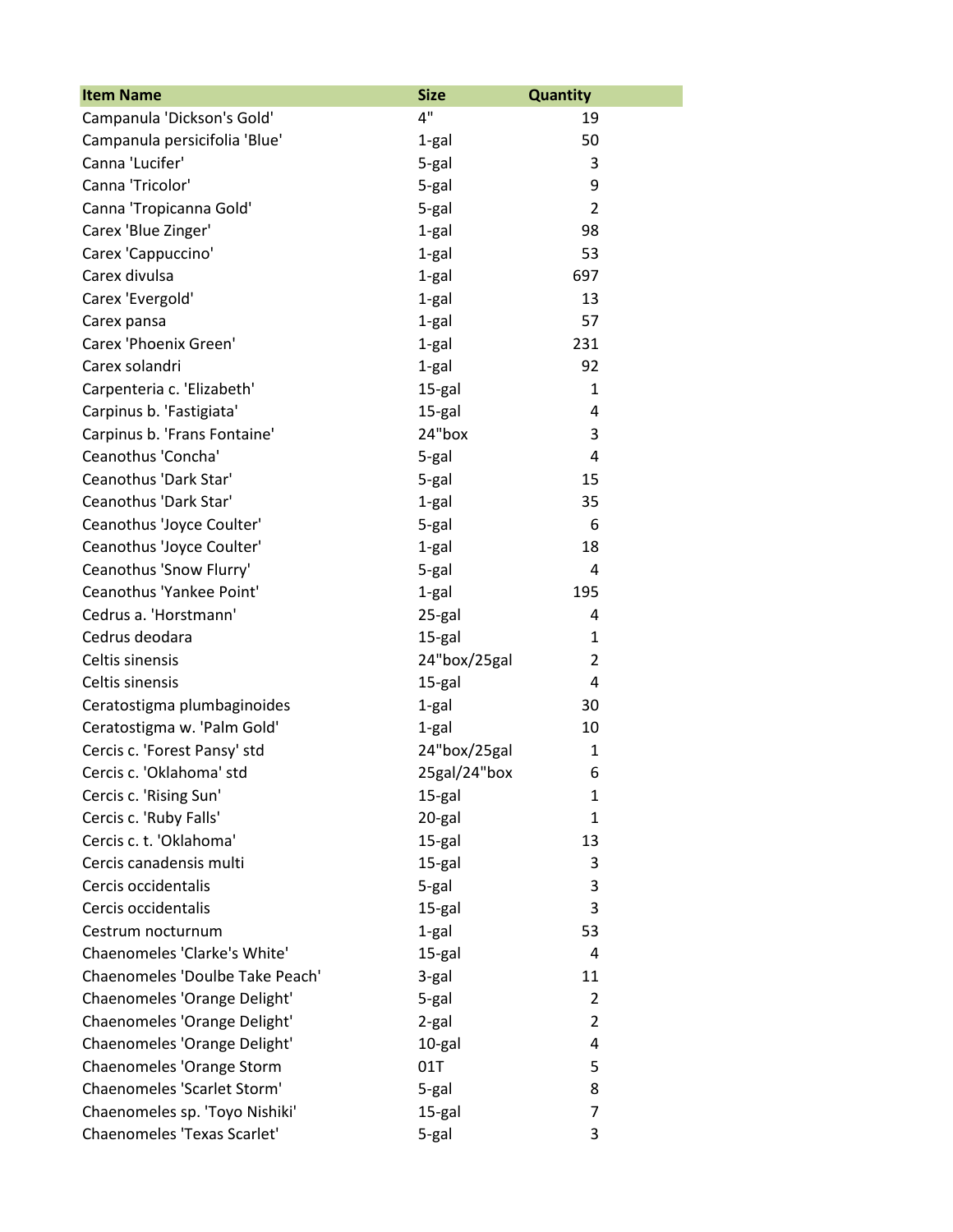| <b>Item Name</b>                | <b>Size</b>  | <b>Quantity</b> |
|---------------------------------|--------------|-----------------|
| Chaenomeles 'Toyo Nishiki'      | 5-gal        | 8               |
| Chamaecyparis 'Hinoki' std.     | 15-gal       | 1               |
| Chamaecyparis o. 'Gracilis'     | 24"box/25gal | 4               |
| Chamaecyparis o. 'Nana Gracilis | 2-gal        | 6               |
| Chamaerops excelsa              | 5-gal        | 3               |
| Cherry' 'Black Tartarian        | 15-gal       | $\overline{2}$  |
| Cherry 'Black Tartarian' CCOF   | 25gal/24"box | 5               |
| Chilopsis I. 'Purple Splendor'  | 24"box       | $\mathbf{1}$    |
| Chlorophytum comosum            | 1-gal        | 5               |
| Chondropetalum tectorum         | 15-gal       | 3               |
| Chondropetalum tectorum         | 5-gal        | 26              |
| Cistus hybridus                 | 5-gal        | 13              |
| Cistus hybridus                 | 1-gal        | 35              |
| Cistus landanifer               | 1-gal        | 47              |
| Cistus purpureus                | 5-gal        | 4               |
| Cistus salvifolius              | 1-gal        | 19              |
| Clematis armandii               | $2-gal$      | $\overline{7}$  |
| Clematis 'Avant Garde'          | 5-gal        | 7               |
| Clematis 'Ernest Markham'       | 5-gal        | $\overline{2}$  |
| Clematis jackmanii              | 1-gal        | 3               |
| Clematis 'Jackmanii Superba'    | 5-gal        | 4               |
| Clematis paniculata             | 5-gal        | 15              |
| Clivia miniata orange           | 2-gal        | 9               |
| Clivia miniata yellow NFS       | 5-gal        | $\overline{2}$  |
| Clytostoma callistegiodes       | 5-gal        | $\mathbf{1}$    |
| Coleonema p. 'Sunset Gold'      | 1-gal        | 3               |
| Coleonema p. 'Sunset Gold'      | 5-gal        | 31              |
| Convolvulus mauritani           | 1-gal        | 17              |
| Cordyline 'Design A Line Burg'  | 3-gal        | 11              |
| Coreopsis 'Lil Bang Red Elf'    | 1-gal        | 69              |
| Coreopsis 'Nana'                | 1-gal        | 128             |
| Coreopsis 'Solano Bright Touch' | 1-gal        | 50              |
| Coreopsis 'Summer Sunshine'     | 1-gal        | 20              |
| Coreopsis 'Sunset Burst'        | 1-gal        | 24              |
| Cornus Alba 'Baihalo'           | 5-gal        | 5               |
| Cornus 'Eddie's White Wonder'   | 24"box       | 2               |
| Cornus florida                  | 10-gal       | 9               |
| Cornus k. chinensis             | 15-gal       | 4               |
| Cornus k. 'Radiant Rose'        | 7-gal        | 1               |
| Cornus k. 'Summer Gold'         | 24"box       | 3               |
| Cornus kousa                    | 7-gal        | $\overline{2}$  |
| Cornus mas 'Golden Glory'       | 30"box       | 2               |
| Cornus 'Venus'                  | 24"box       | 8               |
| Correa 'Carmine Bells'          | 5-gal        | 17              |
| Correa 'Ivory Bells'            | 5-gal        | 40              |
| Corylus a. 'Contorta'           | 15-gal       | $\mathbf{1}$    |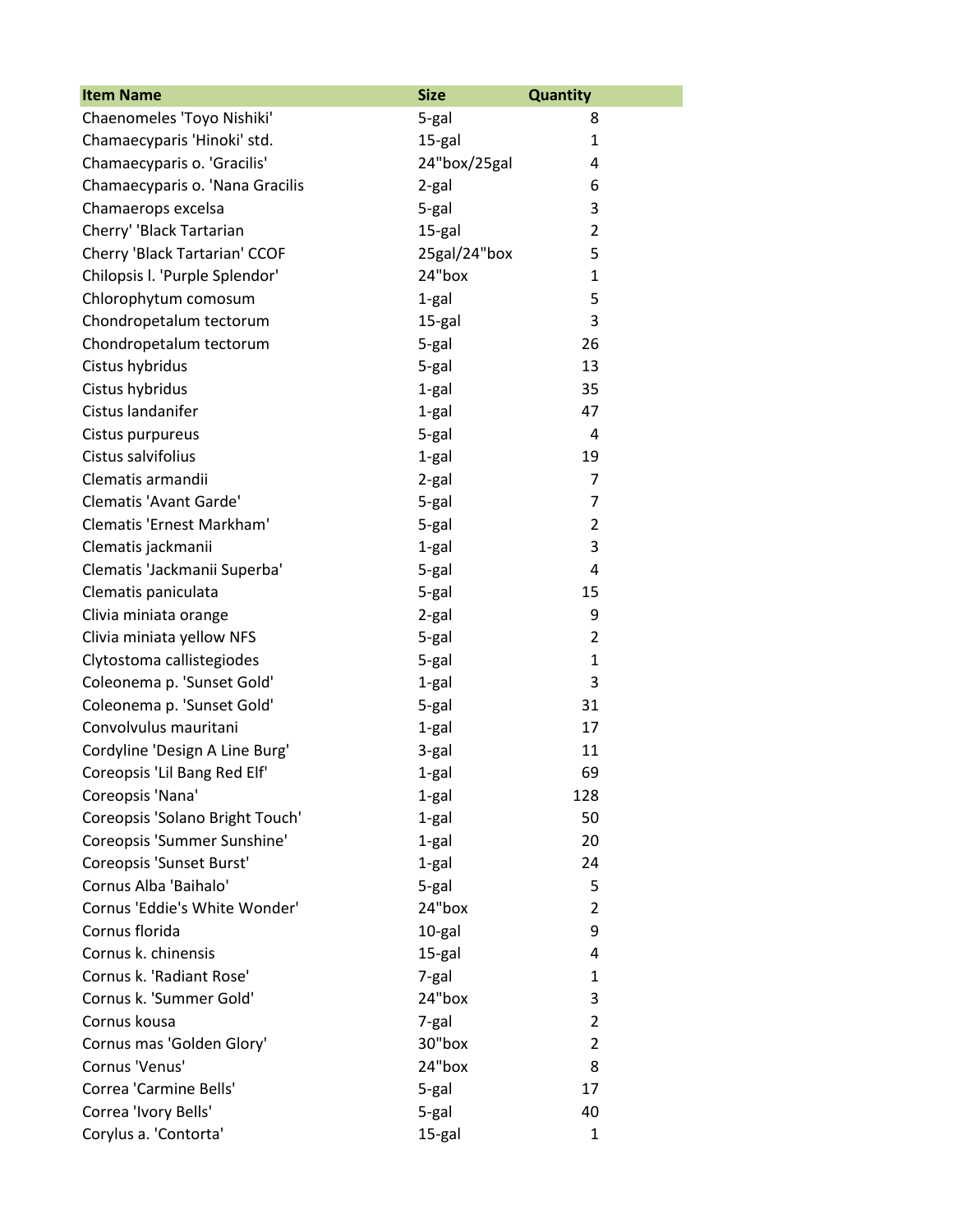| <b>Item Name</b>              | <b>Size</b>  | Quantity       |
|-------------------------------|--------------|----------------|
| Corylus a. 'Contorta'         | 7-gal        | 6              |
| Cotinus c. 'Royal Purple'     | 5-gal        | 30             |
| Cotinus 'Golden Spirit'       | 15-gal       | 5              |
| Cotoneaster horizontalis      | 5-gal        | 47             |
| Cotoneaster horizontalis      | 1-gal        | 56             |
| Cotoneaster 'Lowfast'         | $1-gal$      | 67             |
| Craspedia 'Sun Ball'          | 1-gal        | 63             |
| Crassula 'Calif Red Tip'      | 1-gal        | $\overline{2}$ |
| Crassula o. 'Hobbit'          | 3-gal        | 10             |
| Crassula ovata 'Hobbit'       | 5-gal        | 1              |
| Crataegus phaenopyrum         | 24"box/25gal | 4              |
| Crataegus v. 'Winter King'    | 15-gal       | 3              |
| Crinum x p. album             | 5-gal        | 21             |
| Crocosmia 'Lucifer'           | 2-gal        | 10             |
| Crocosmia 'Lucifer'           | 1-gal        | 20             |
| Cuphea 'Lavender Lace'        | 1-gal        | 65             |
| Cupressus macrocarpa          | 15-gal       | 3              |
| Cupressus s. 'Compacta'       | 24"box/25gal | 4              |
| Cupressus s. 'Compacta'       | 15-gal       | 19             |
| Cupressus s. 'Glauca'         | 15-gal       | 9              |
| Cyrtomium falcatum            | 1-gal        | 14             |
| Dahlia Assorted               | 2-gal        | 15             |
| Daphne x.b. 'Carol Mackie'    | 7-gal        | 3              |
| Daphne 'Zuiko Nishiki'        | 2-gal        | 18             |
| Dasylirion longissima         | 15-gal       | 8              |
| Dasylirion wheeleri           | 25gal/24"box | $\overline{2}$ |
| Dasylirion wheeleri           | 5-gal        | 17             |
| Deschampsia cespitosa         | 1-gal        | 179            |
| Dianella 'Little Becca'       | 2-gal        | 50             |
| Dianella 'Variegata'          | 2-gal        | 17             |
| Dianella 'Variegata'          | 1-gal        | 64             |
| Dicksonia antarctica          | 15-gal       | 10             |
| Dicksonia antarctica          | 5-gal        | 36             |
| Dietes 'Orange Drop'          | 1-gal        | 113            |
| Dodonaea v. 'Purpurea'        | 5-gal        | 22             |
| Dracaena                      | 5-gal        | 5              |
| Dracaena 'Lemon Lime'         | 10"          | 5              |
| Dracaena 'Lisa' nfs           | 2-3gal       | 6              |
| Dryopteris x australis        | 1-gal        | 18             |
| Echeveria imbricata           | 1-gal        | 10             |
| Echinacea 'Green Twister'     | 1-gal        | 40             |
| Echinacea 'Pow Wow White'     | 1-gal        | 143            |
| Echinacea 'Pow Wow Wildberry' | 1-gal        | 32             |
| Echinacea purpurea            | 1-gal        | 50             |
| Echinocactus grusonii         | 3-gal        | 1              |
| Echium a. 'Red Feathers'      | 1-gal        | 27             |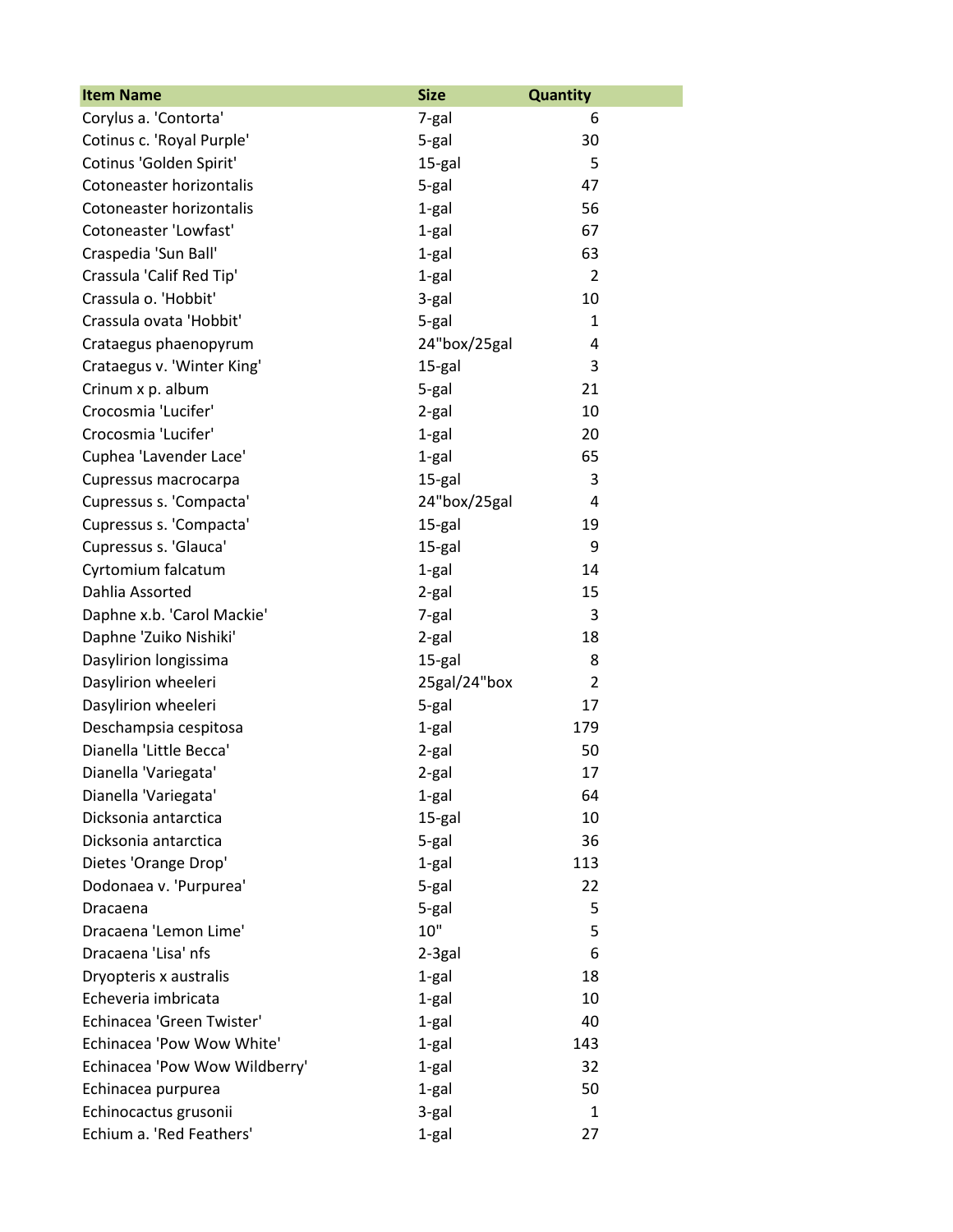| <b>Item Name</b>             | <b>Size</b>  | <b>Quantity</b> |
|------------------------------|--------------|-----------------|
| Echium fastuosum             | 5-gal        | 7               |
| Elaeocarpus decipiens        | 25gal/24"box | 3               |
| Elaeocarpus decipiens        | 5-gal        | 9               |
| Elaeocarpus decipiens        | 15-gal       | 24              |
| Epilobium c. 'Coral Canyon'  | 1-gal        | 4               |
| Equisetum hyemale            | $1-gal$      | 3               |
| Equisetum hyemale            | 5-gal        | 16              |
| Equisetum scirpoides         | 1-gal        | 12              |
| Erigeron 'Azure Fairy'       | 1-gal        | 21              |
| Erigeron 'Cape Sebastian'    | $1-gal$      | 21              |
| Erigeron k. 'Spindrift'      | 1-gal        | 15              |
| Erigeron karvinskianus       | $1-gal$      | 14              |
| Erigeron 'Ron's Pink'        | 2-gal        | 13              |
| Erigeron 'Wayne Roderick'    | 2-gal        | 16              |
| Eriogonum 'St. Catherine's   | 1-gal        | 75              |
| Eryngium amethystinum        | 1-gal        | 10              |
| Eryngium amethystinum        | $2-gal$      | 19              |
| Erythrina x sykesii          | 30"box       | $\overline{2}$  |
| Escallonia 'Fradesii'        | 1-gal        | 46              |
| Escallonia 'Fradesii'        | 5-gal        | 52              |
| Escallonia 'Newport'         | 5-gal        | 6               |
| Eucalyptus polyanthemos      | 15-gal       | 6               |
| Euonymous j.m. 'Variegatus'  | $2-gal$      | 3               |
| Euonymus alatus              | 15-gal       | 8               |
| Euonymus 'Emerald Gaiety'    | $2-gal$      | $\mathbf{1}$    |
| Euonymus 'Emerald Gaiety'    | 1-gal        | 103             |
| Euonymus j. 'Green Spire'    | 15-gal       | 5               |
| Euonymus j. 'Green Spire'    | 5-gal        | 14              |
| Euonymus j.m. 'Variegatus'   | $1-gal$      | 45              |
| Euphorbia 'Purpurea'         | 1-gal        | 20              |
| Euryops 'Viridis'            | 2-gal        | $\overline{2}$  |
| Euryops 'Viridis'            | 1-gal        | 75              |
| Fagus 'Red Obelisk'          | 36"box       | 1               |
| Fagus s. 'Red Obelisk'       | 24"box       | 5               |
| Fagus s. 'Tricolor'          | 24"box       | 3               |
| Feijoa sellowiana            | 5-gal        | 6               |
| Feijoa sellowiana (multi)    | 24"box       | 3               |
| Felicia amelloides           | 1-gal        | 5               |
| Festuca a. 'Superba'         | 1-gal        | 140             |
| Festuca i. 'Clearwater Blue' | 1-gal        | 67              |
| Festuca i. 'Siskiyou Blue'   | 1-gal        | 294             |
| Festuca i. 'Tomales Bay'     | 1-gal        | 89              |
| Festuca r. 'Patrick's Point' | 1-gal        | 543             |
| Festuca'Elijah Blue'         | 1-gal        | 144             |
| Ficus lyrata                 | 10"          | 22              |
| Fig 'Black Mission'          | 15-gal       | $\mathbf{1}$    |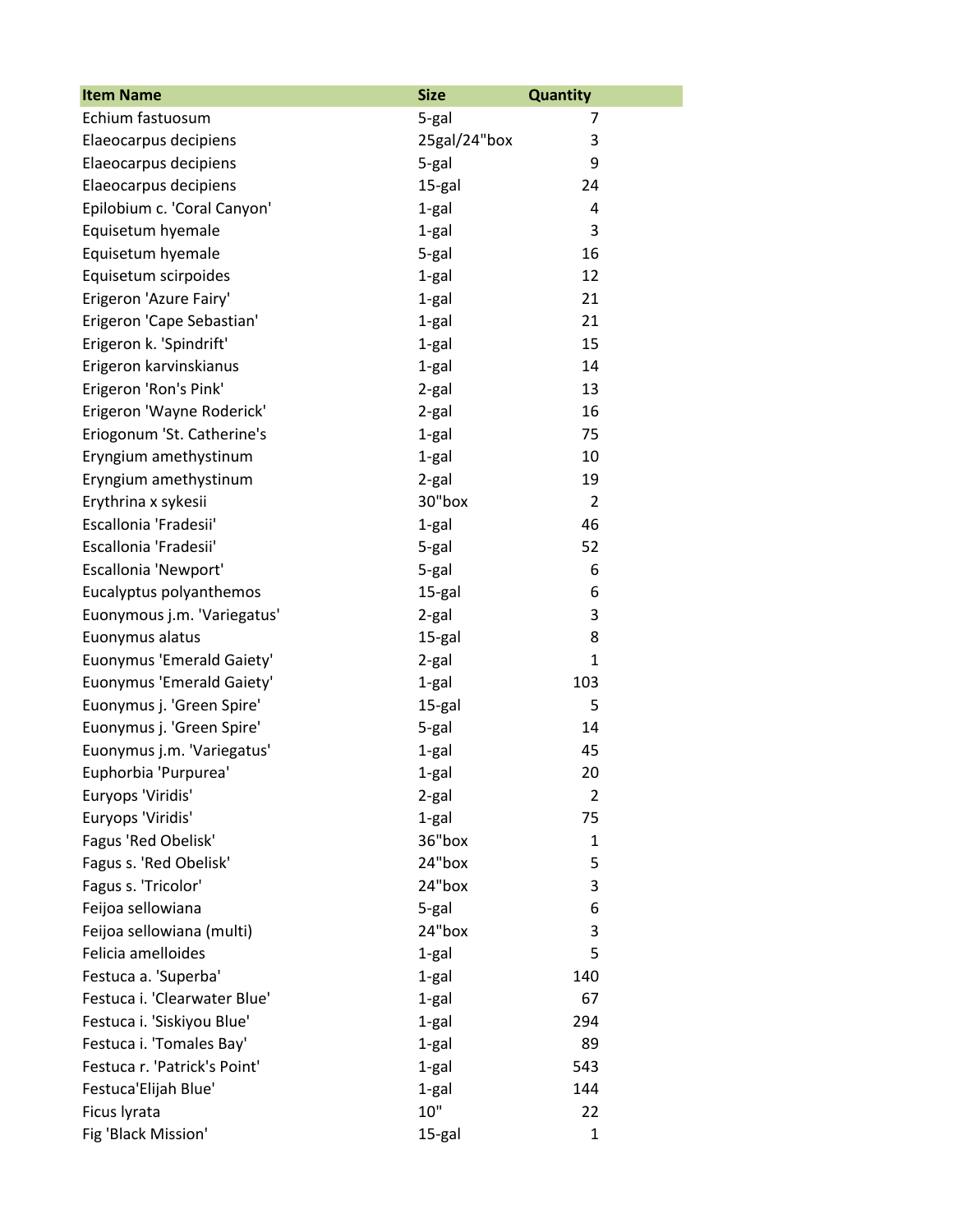| <b>Item Name</b>                    | <b>Size</b>   | <b>Quantity</b> |
|-------------------------------------|---------------|-----------------|
| Fig 'Black Mission' CCOF            | 15-gal        | 1               |
| Fig 'Black Mission' CCOF            | 5-gal         | 6               |
| Fig 'Brown Turkey' CCOF             | 5-gal         | 6               |
| Fig 'Imp. Brown Turkey' CCOF        | 15-gal        | 3               |
| Fig 'Kadota'                        | 15-gal        | $\overline{2}$  |
| Fig 'Kadota' CCOF                   | 5-gal         | 6               |
| Fig 'Panache' CCOF                  | 24"box/25gal  | 10              |
| Fig Violette 'De Bordeaux' CCOF     | 24"box/25gal  | $\overline{2}$  |
| Fig 'Violette de Bordeaux' CCOF     | 5-gal         | 6               |
| <b>Flower Hanging Basket</b>        | <b>Basket</b> | 4               |
| Forsythia 'Spring Glory'            | 5-gal         | $\overline{2}$  |
| Fraxinus 'Autumn Purple'            | 36"box        | $\overline{2}$  |
| Fraxinus o. 'Raywood'               | 15-gal        | 1               |
| Fraxinus o. 'Raywood'               | 30"box        | $\mathbf{1}$    |
| Fraxinus o. 'Raywood'               | 25gal/24"box  | 6               |
| Friar 'Plum'                        | 15-gal        | 4               |
| Gaillardia 'Arizona Apricot'        | 1-gal         | 140             |
| Gaillardia 'Mesa Peach'             | 1-gal         | 72              |
| Garrya e. 'Evie'                    | 5-gal         | 4               |
| Gasteria maculata                   | 1-gal         | 8               |
| Gaura 'Gaudi Red'                   | 1-gal         | 88              |
| Gaura 'Siskiyou Pink'               | 1-gal         | 4               |
| Gaura 'So White'                    | 1-gal         | 73              |
| Gaura 'So White'                    | 2-gal         | 75              |
| <b>Gaura 'Whirling Butterflies'</b> | 1-gal         | 138             |
| Geranium 'Biokovo'                  | 1-gal         | 48              |
| Geranium 'Biokovo Pink'             | 1-gal         | 10              |
| Geum 'Mrs. Bradshaw'                | 1-gal         | 53              |
| Ginkgo b. 'Saratoga'                | 15-gal        | 5               |
| Ginkgo biloba                       | 24"box        | 1               |
| Ginkgo biloba 'Fairmont'            | 24"box/25gal  | 1               |
| Gladiolus acidanthera               | 1-gal         | 12              |
| Globularia x indubia                | 5-gal         | 4               |
| Grapefruit 'Oro Blanco'             | 5-gal         | 7               |
| Hakonechloa m. 'Aureola'            | $1-gal$       | 1               |
| Hakonechloa m. 'Aureola'            | $2-gal$       | 3               |
| Hamamelis virginiana                | 15-gal        | 4               |
| Hebe 'Coed'                         | 5-gal         | 17              |
| Hedera h. 'Golden Ingot'            | 5-gal         | 3               |
| Hedera h. 'Needlepoint'             | 5-gal         | 2               |
| Hedera h. 'Pixie'                   | 1-gal         | 4               |
| Hedera h. 'Pixie'                   | 2-gal         | 22              |
| Hedera h. 'Thorndale'               | 2-gal         | 6               |
| Hedera h.'Thorndale'                | 5-gal         | 10              |
| Helianthemum 'Ben Ledi'             | 1-gal         | 61              |
| Helichrysum 'Petite Licorice'       | 1-gal         | 9               |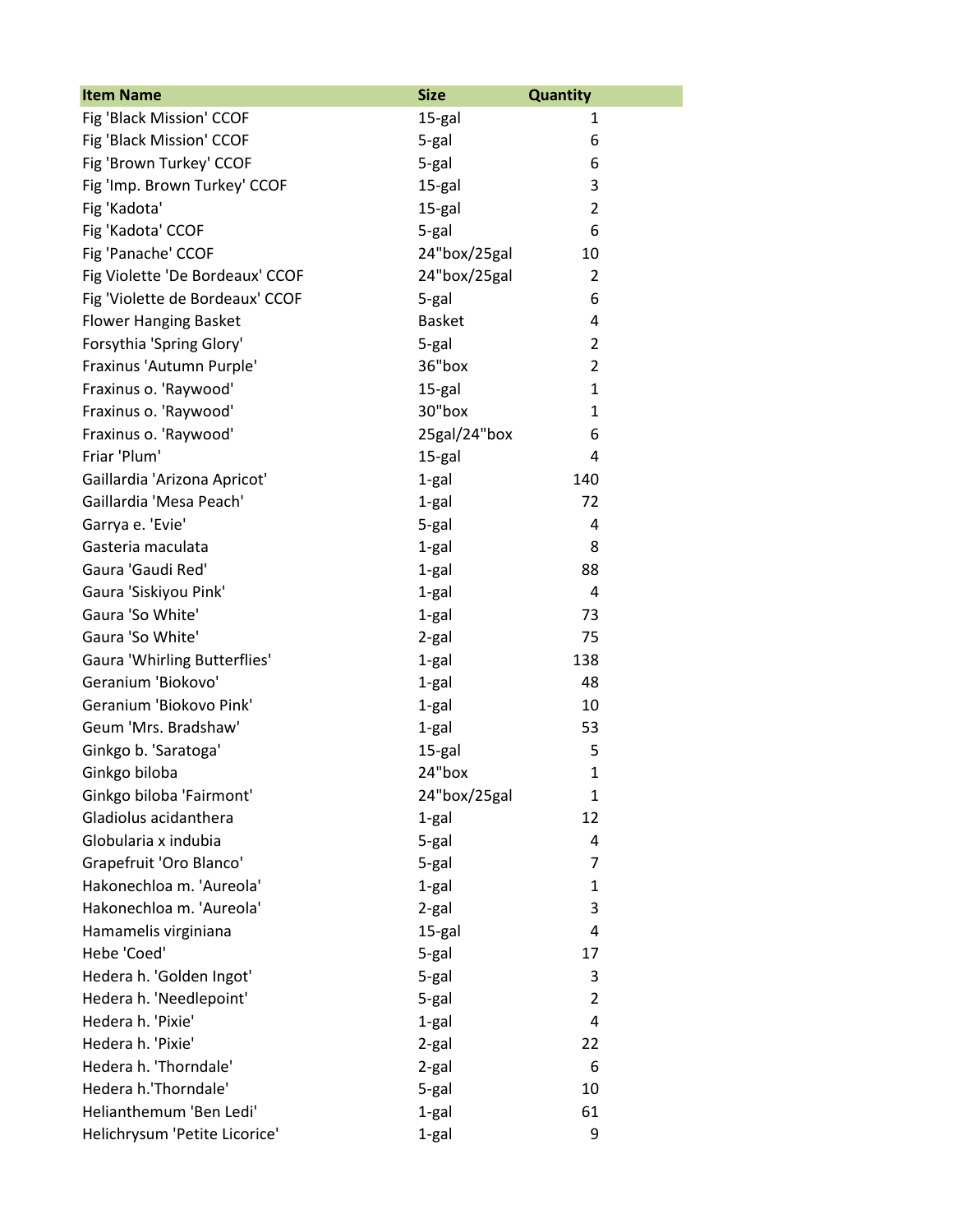| <b>Item Name</b>                | <b>Size</b> | <b>Quantity</b> |
|---------------------------------|-------------|-----------------|
| Helictotrichon sempervirens     | 1-gal       | 96              |
| Heliotrope amplexicaule         | 1-gal       | 24              |
| Hemerocallis 'Always Afternoon' | $1-gal$     | $\overline{7}$  |
| Hemerocallis 'Evening Gown'     | 1-gal       | 15              |
| Hemerocallis 'Gentle Shepard'   | 1-gal       | 8               |
| Hemerocallis 'Gertrude Condon'  | 1-gal       | 6               |
| Hemerocallis 'Irish Glory'      | 1-gal       | 10              |
| Hemerocallis 'Mary Reed'        | 1-gal       | 13              |
| Hemerocallis 'Ming Toy'         | $1-gal$     | 16              |
| Hemerocallis 'Orange'           | 1-gal       | 5               |
| Hemerocallis 'Playground'       | 1-gal       | 8               |
| Hemerocallis 'Prairie Bella'    | 1-gal       | 19              |
| Hemerocallis 'Russian Rhapsody' | 1-gal       | 18              |
| Hemerocallis 'Stella d'oro'     | 1-gal       | 28              |
| Hemerocallis 'Strawberry Candy' | 1-gal       | $\overline{2}$  |
| Herbs, assorted                 | 1-gal       | 30              |
| Hesperaloe parviflora           | $1-gal$     | 10              |
| Hesperaloe parviflora           | 2-gal       | 22              |
| Heteromeles arbutifolia         | 5-gal       | 4               |
| Heteromeles arbutifolia         | $1-gal$     | 153             |
| Heuchera 'Autumn Leaves'        | $1-gal$     | 1               |
| Heuchera 'Caramel'              | 1-gal       | 21              |
| Heuchera 'Carnival Rose Granita | 1-gal       | 9               |
| Heuchera m. 'Autumn Bride'      | 1-gal       | 1               |
| Heuchera 'Obsidian'             | 1-gal       | 66              |
| Heuchera 'Plum Pudding'         | 1-gal       | 4               |
| Heuchera s. 'Firefly'           | $1-gal$     | 39              |
| Heuchera 'Southern Comfort'     | $1-gal$     | 27              |
| Heuchera v. 'Bronze Wave'       | 1-gal       | 45              |
| Hibiscus 'Sugar Daddy'          | 5-gal       | 6               |
| Hops 'Centennial'               | 5-gal       | 10              |
| Hosta sieboldiana 'Elegans'     | 1-gal       | 58              |
| Hydrangea a. 'Annabelle'        | 15-gal      | $\mathbf{1}$    |
| Hydrangea arbor. 'Annabelle'    | 5-gal       | 4               |
| Hydrangea 'Cityline Rio'        | 3-gal       | 1               |
| Hydrangea m 'Mariesii Variegata | 5-gal       | 25              |
| Hydrangea m. 'Penny Mac'        | 5-gal       | 7               |
| Hydrangea m. 'Pistachio'        | 5-gal       | 20              |
| Hydrangea m. 'Together'         | 5-gal       | 5               |
| Hydrangea m. 'White'            | 5-gal       | $\overline{2}$  |
| Hydrangea p. 'Limelight'        | 15-gal      | $\overline{2}$  |
| Hydrangea p. 'Limelight'        | 5-gal       | 5               |
| Hydrangea p. 'Unique'           | 15-gal      | $\mathbf{1}$    |
| Hydrangea pan. 'Silver Dollar'  | 5-gal       | $\overline{2}$  |
| Hydrangea pan. 'White'          | 5-gal       | 58              |
| Hydrangea q. 'Alice'            | 5-gal       | 12              |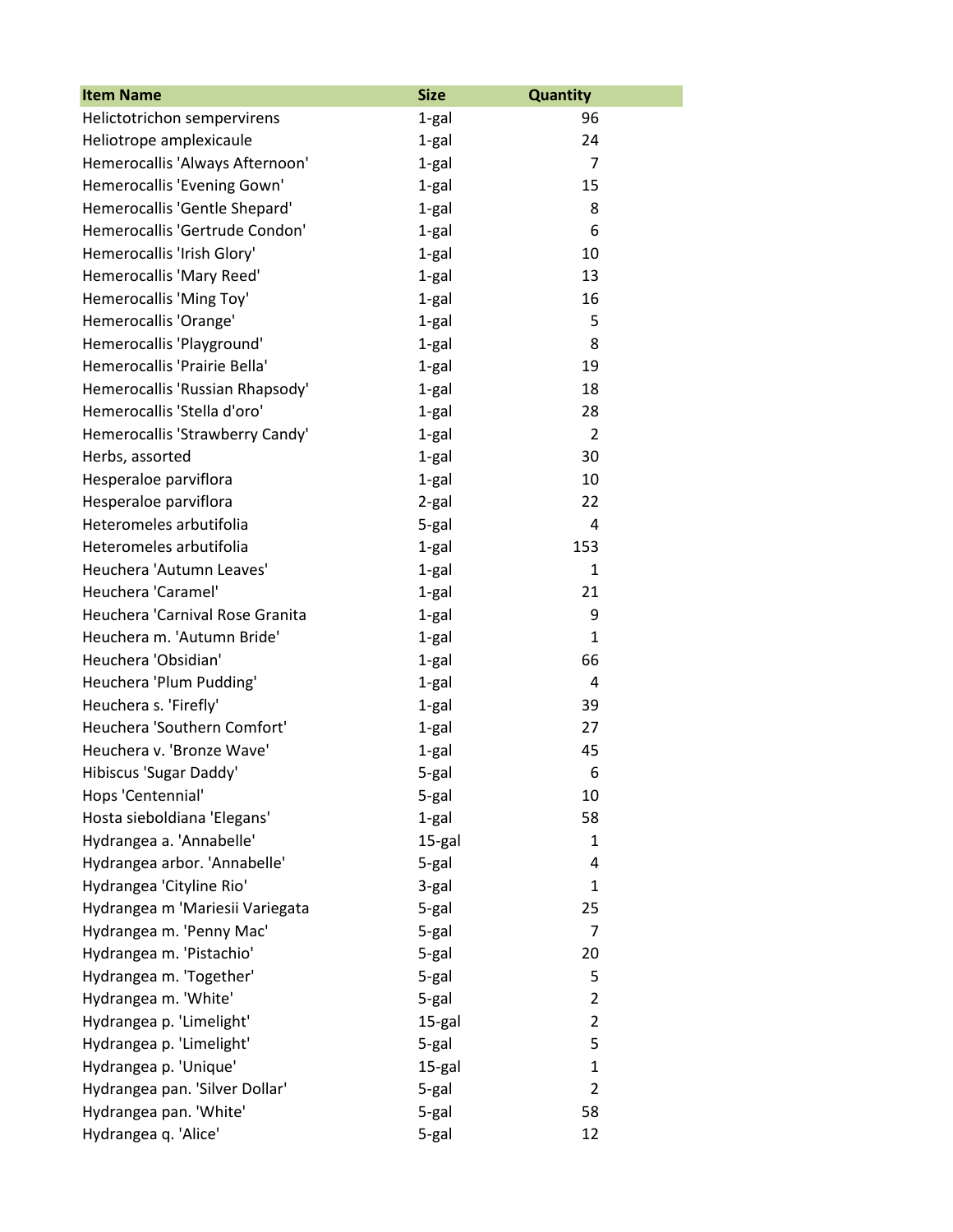| <b>Item Name</b>                | <b>Size</b>  | <b>Quantity</b> |
|---------------------------------|--------------|-----------------|
| Hydrangea q. 'Sike's Dwarf'     | 15-gal       | 2               |
| Hydrangea q. 'Snow Queen'       | 15-gal       | $\overline{2}$  |
| Hypericum moseranum             | 5-gal        | 10              |
| Iberis s. 'Alexander's White'   | $1-gal$      | $\overline{2}$  |
| Imperata 'Red Baron'            | $1-gal$      | 39              |
| Iris e. 'Mt. Fuji'              | $1-gal$      | 32              |
| Iris e. 'Royal Robes'           | $1-gal$      | 52              |
| Iris g. 'Pink'                  | $1-gal$      | 29              |
| Iris g. 'Yellow'                | $1-gal$      | $\overline{7}$  |
| Juncus e. 'Bay Blue'            | $1-gal$      | 321             |
| Juncus e. 'Big Twister'         | 1-gal        | 38              |
| Juncus 'Elk Blue'               | 1-gal        | 209             |
| Juniperus 'Blue Star'           | 10-gal       | 2               |
| Juniperus c. 'Gold Cone'        | 15-gal       | 8               |
| Kalanchoe 'Flapjack'            | 1-gal        | $\overline{7}$  |
| Kerria j. 'Myrtle Wolf'         | 5-gal        | 15              |
| Kiwi 'All-purpose Male'         | 5-gal        | 3               |
| Koelreuteria paniculata         | 15-gal       | $\overline{2}$  |
| Lagerstroemia 'Catawba' multi   | 15-gal       | 8               |
| Lagerstroemia 'Catawba' multi   | 5-gal        | 13              |
| Lagerstroemia 'Cherokee' Multi  | 36"box       | 1               |
| Lagerstroemia 'Cherokee' Multi  | 30"box       | 2               |
| Lagerstroemia 'Cherokee' Std    | 25gal/24"box | 4               |
| Lagerstroemia 'Cherokee' std.   | 15-gal       | 6               |
| Lagerstroemia 'Dynamite' multi  | 30"box       | 3               |
| Lagerstroemia 'Dynamite' multi  | 24"box/25gal | 6               |
| Lagerstroemia 'Dynamite' multi  | 5-gal        | 14              |
| Lagerstroemia 'Muskogee' multi  | 30"box       | 2               |
| Lagerstroemia 'Muskogee' std    | 15-gal       | $\mathbf{1}$    |
| Lagerstroemia 'Natchez' multi   | 15-gal       | 24              |
| Lagerstroemia 'Natchez' multi   | 25gal/24"box | 26              |
| Lagerstroemia 'Natchez' std.    | 25gal/24"box | 5               |
| Lagerstroemia 'Natchez' std.    | 15-gal       | 10              |
| Lagerstroemia 'Plum Magic' mult | 36"box       | $\mathbf{1}$    |
| Lagerstroemia 'Red Rocket' mult | 24"box/25gal | 8               |
| Lagerstroemia 'Red Rocket' mult | 15-gal       | 9               |
| Lagerstroemia 'Red Rocket' mult | 5-gal        | 9               |
| Lagerstroemia 'Red Rocket' std. | 15-gal       | 13              |
| Lagerstroemia 'Sioux' multi     | 15-gal       | 3               |
| Lagerstroemia 'Sioux' multi     | 25gal/24"box | 14              |
| Lagerstroemia 'Tuscarora' mult  | 25gal/24"box | 11              |
| Lagerstroemia 'Tuscarora' multi | 5-gal        | 12              |
| Lagerstroemia 'Tuscarora' std.  | 24"box/25gal | 5               |
| Lagerstroemia 'Tuscarora' std.  | 15-gal       | 13              |
| Lagerstroemia 'Twil.Magic' mult | 25gal/24"box | 15              |
| Lagerstroemia 'Twilight'        | 36"box       | $\mathbf{1}$    |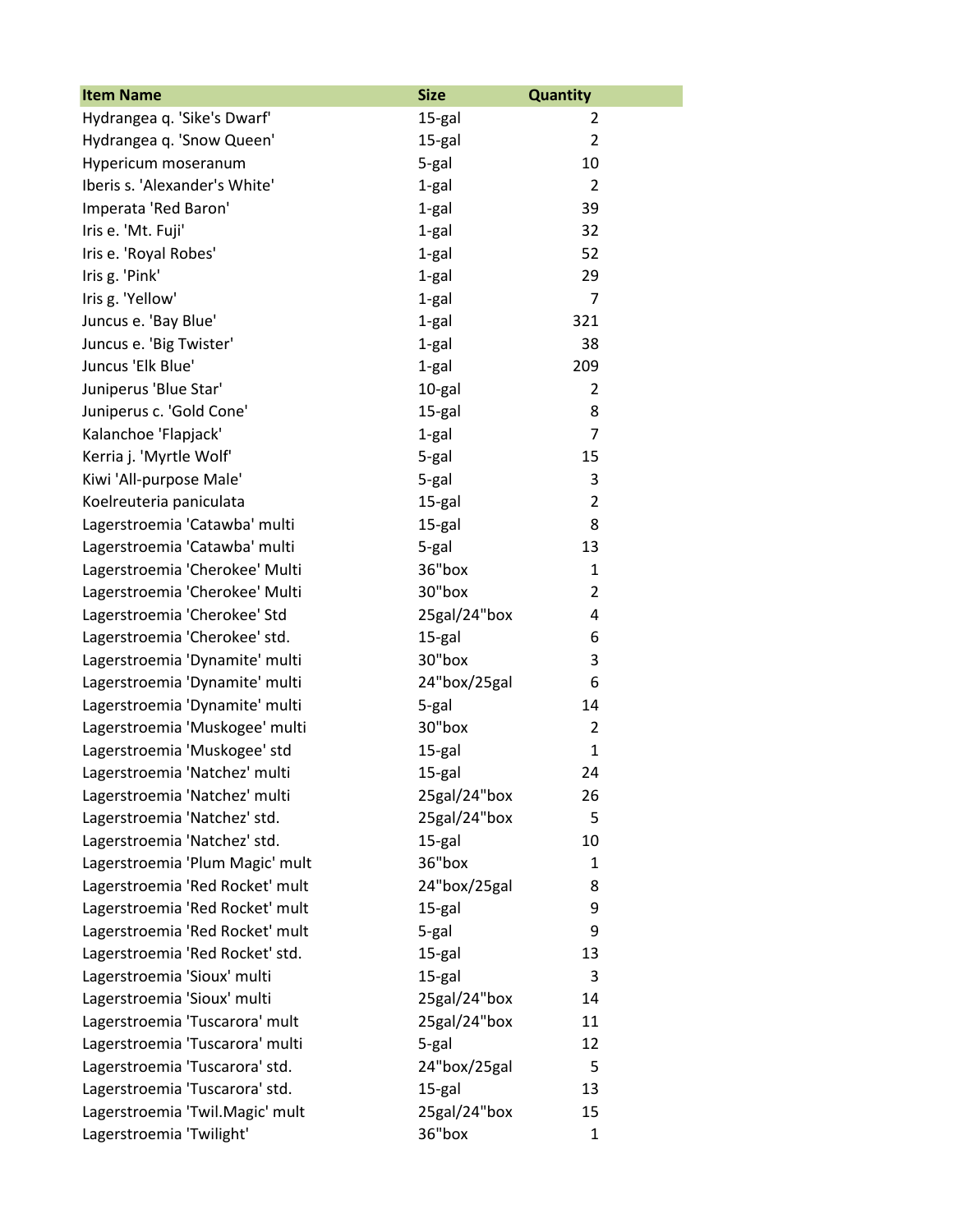| <b>Item Name</b>                | <b>Size</b>  | <b>Quantity</b> |
|---------------------------------|--------------|-----------------|
| Lagerstroemia 'Twilight' multi  | 25gal/24"box | 2               |
| Lagerstroemia 'Twilight' multi  | 30"box       | 3               |
| Lagerstroemia 'Twilight' std    | 24"box/25gal | 5               |
| Lagerstroemia 'Twilight' std    | 15-gal       | 19              |
| Lagerstroemia 'Zuni' multi      | 24"box       | $\mathbf{1}$    |
| Lagerstroemia 'Zuni' multi      | 15-gal       | 3               |
| Lagerstroemia 'Zuni' multi      | 5-gal        | 36              |
| Lagerstroemia 'Zuni' std        | 24"box/25gal | 4               |
| Lamiastrum 'Herman's Pride'     | 1-gal        | 47              |
| Lamium 'White Nancy'            | 1-gal        | 75              |
| Lantana 'Bandolista Mango'      | $1-gal$      | 11              |
| Lantana 'Chapel Hill Yellow'    | 2-gal        | 19              |
| Lantana 'Dallas Red'            | $1-gal$      | 3               |
| Lantana 'Radiation'             | 2-gal        | 3               |
| Lantana 'Radiation'             | 1-gal        | 59              |
| Lantana 'Trailing Purple'       | $1-gal$      | 80              |
| Lantana 'Trailing White'        | $2-gal$      | 4               |
| Lantana 'Trailing White'        | $1-gal$      | 282             |
| Laurus n. 'Saratoga'            | 5-gal        | 14              |
| Laurus n. 'Saratoga' std.       | 24"box/25gal | 4               |
| Laurus nobilis                  | 24"box       | 4               |
| Laurus nobilis multi            | 15-gal       | 11              |
| Lavandula a. 'Hidcote Blue'     | $1-gal$      | 98              |
| Lavandula a. Thumbelina Leigh'  | 1-gal        | 283             |
| Lavandula 'Ghostly Princess'    | $2-gal$      | 9               |
| Lavandula i. 'Phenomenal'       | 1-gal        | 20              |
| Lavandula n. 'Alba'             | 1-gal        | 10              |
| Lavandula 'Phenomenal'          | 5-gal        | 20              |
| Lavandula 'Provence'            | $2-gal$      | 8               |
| Lavandula 'Provence White'      | 1-gal        | 21              |
| Lavandula s. 'Otto Quast'       | 1-gal        | 79              |
| Lavandula s. 'Primavera'        | 1-gal        | 31              |
| Lavandula s. 'Winter Bee'       | 1-gal        | 72              |
| Lavandula s. 'With Love'        | 1-gal        | 8               |
| Leonotis leonurus               | 1-gal        | 68              |
| Lessingia f. 'Silver Carpet     | $2-gal$      | 5               |
| Leucadendron 'Jubilee Crown'    | 15-gal       | 11              |
| Leucadendron 'Pom Pom'          | 5-gal        | 18              |
| Leucadendron 'Safari Sunset'    | 15-gal       | 11              |
| Leucadendron 'Safarie Goldstrik | 5-gal        | 18              |
| Leucanthemum 'Belgian Lace'     | 1-gal        | 13              |
| Leucanthemum 'Besty'            | 1-gal        | 98              |
| Leucanthemum 'Broadway Lights'  | 1-gal        | 3               |
| Leucanthemum 'Broadway Lights'  | 2-gal        | 5               |
| Leucanthemum 'Shasta Daisy'     | 1-gal        | 4               |
| Leucanthemum 'Snowcap'          | 1-gal        | 72              |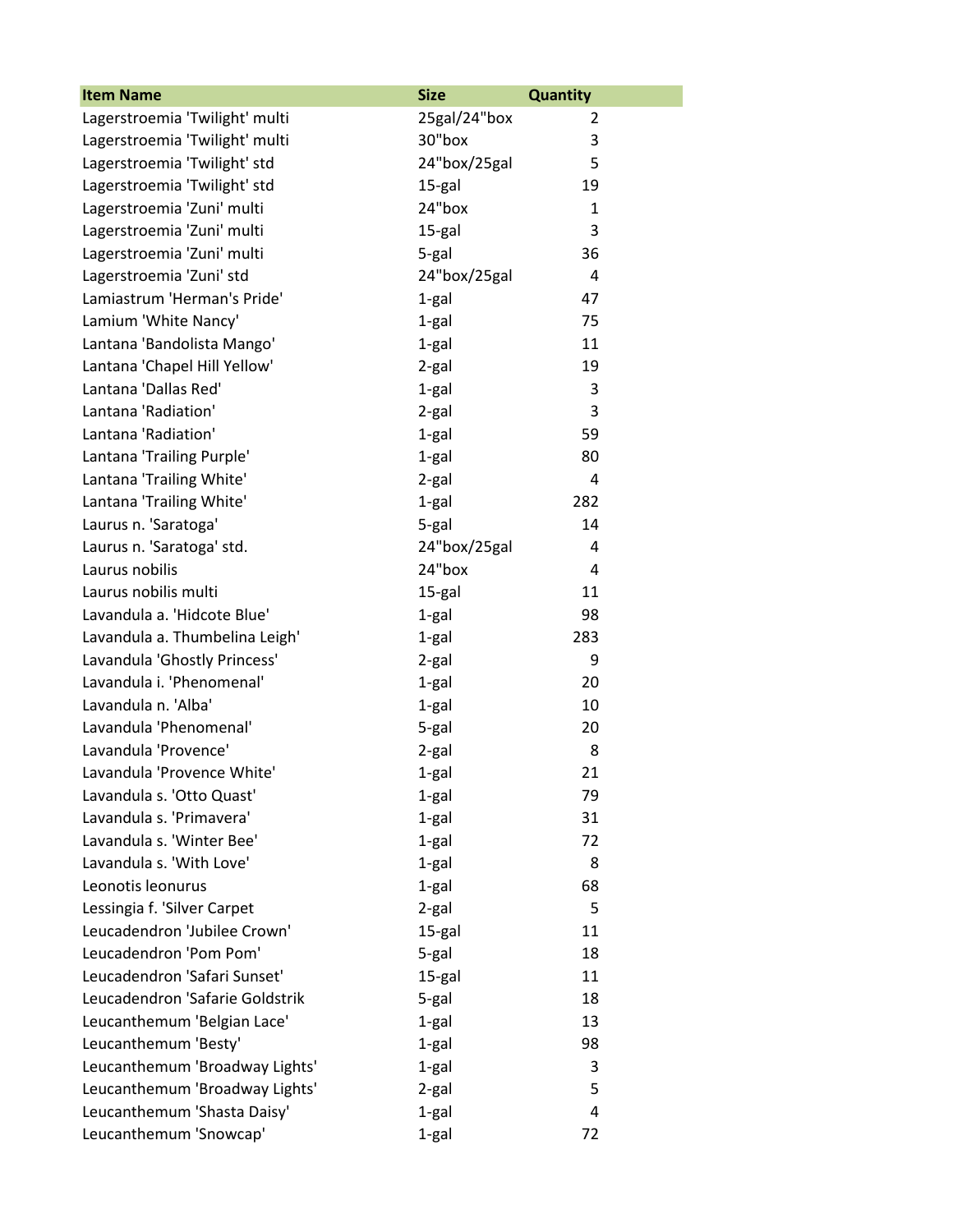| <b>Item Name</b>                | <b>Size</b>  | <b>Quantity</b> |
|---------------------------------|--------------|-----------------|
| Leymus 'Blue Dune'              | 1-gal        | 65              |
| Leymus 'Canyon Prince'          | 1-gal        | 134             |
| Libertia grandiflora            | $1-gal$      | 6               |
| Ligularia tussilaginea          | 1-gal        | 22              |
| Ligustrum j. 'Texanum'          | 24"box/25gal | 1               |
| Ligustrum j. 'Texanum'          | 15-gal       | $\mathbf{1}$    |
| Ligustrum j. 'Texanum'          | 1-gal        | 6               |
| Ligustrum j. 'Texanum'          | 5-gal        | 209             |
| Ligustrum j. 'Texanum Poodle 2' | 15-gal       | 9               |
| Ligustrum j. 'Texanum' std.     | 15-gal       | $\overline{2}$  |
| Ligustrum j. 'Texanum' topiary  | 24"box/25gal | $\overline{2}$  |
| Liriope 'Gigantea'              | $1-gal$      | 52              |
| Liriope m. 'Big Blue'           | 1-gal        | 8               |
| Liriope 'Precious Metals'       | $1-gal$      | 94              |
| Lomandra 'Arctic Frost'         | $1-gal$      | 60              |
| Lomandra 'Breeze'               | 2-gal        | $\overline{7}$  |
| Lomandra 'Breeze'               | $1-gal$      | 55              |
| Lomandra 'Breeze'               | 3-gal        | 213             |
| Lonicera n 'Baggesen's Gold'    | 5-gal        | 16              |
| Lonicera s. 'Magnifica'         | 5-gal        | 9               |
| Lonicera t. 'Arnold's Red'      | 5-gal        | 9               |
| Loropetalum chinense            | 5-gal        | $\overline{2}$  |
| Loropetalum 'Dwarf White'       | 5-gal        | 42              |
| Loropetalum 'Majestic Purple'   | 5-gal        | 54              |
| Loropetalum 'Purple Majesty'    | 5-gal        | 16              |
| Loropetalum 'Rubrum'            | 5-gal        | 46              |
| Magnolia 'Ann'                  | 10-gal       | $\mathbf{1}$    |
| Magnolia 'D.D. Blanchard' std   | 36"box       | $\overline{2}$  |
| Magnolia 'D.D. Blanchard' std   | 24"box/25gal | 8               |
| Magnolia 'Fairy Cream' multi    | 15-gal       | 1               |
| Magnolia 'Fairy Cream Std'      | 25gal/24"box | 2               |
| Magnolia 'Fairy White' Std      | 25gal/24"box | $\mathbf{1}$    |
| Magnolia 'Fairy White' multi    | 24"box       | 1               |
| Magnolia g. 'Little Gem'        | 25gal/24"box | $\overline{2}$  |
| Magnolia g. 'Little Gem'        | 15-gal       | 18              |
| Magnolia 'Galaxy'               | 30"box       | 3               |
| Magnolia I. 'Nigra'             | 25-gal       | $\mathbf{1}$    |
| Magnolia s. 'Centennial Blush'  | 25gal/24"box | 10              |
| Magnolia s. 'Centennial Blush'  | 15-gal       | 11              |
| Magnolia 'Waterlily' std.       | 20-gal       | $\overline{2}$  |
| Magnolia 'Waterlily' std.       | 15-gal       | $\overline{2}$  |
| Magnolia x I. 'Leonard Messel'  | 25gal/24"box | 12              |
| Magnolia x soulangeana          | 24"box/25gal | 3               |
| Magnolia x soulangeana          | 15-gal       | 11              |
| Magnolia 'Yellowbird'           | 24"box       | 5               |
| Magnolis 'D.D. Blanchard' std   | 15-gal       | $\mathbf{1}$    |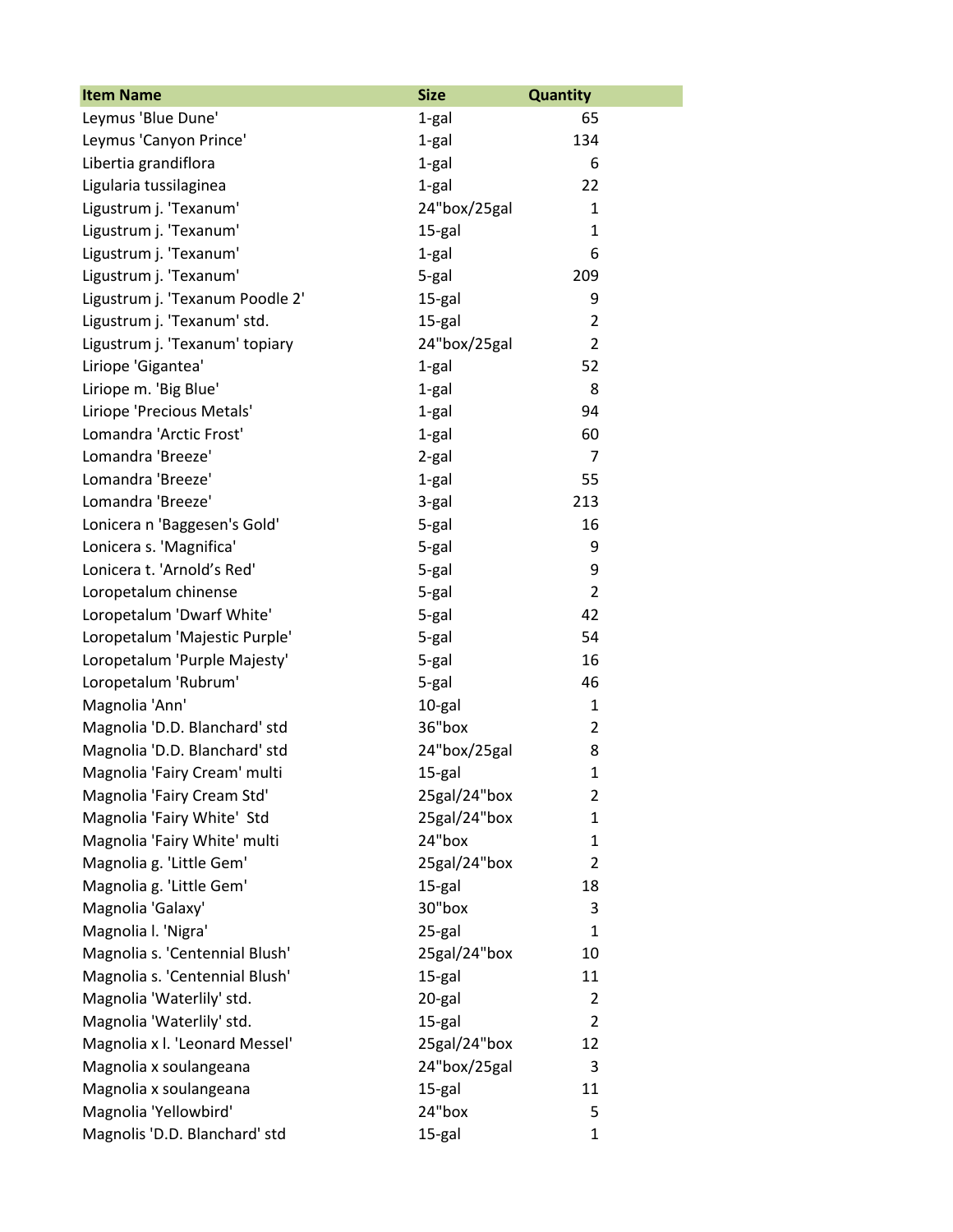| <b>Item Name</b>              | <b>Size</b>  | <b>Quantity</b> |
|-------------------------------|--------------|-----------------|
| Mahonia repens                | 2-gal        | 13              |
| Malus f. 'Robinson'           | 15-gal       | 5               |
| Malus floribunda              | 15-gal       | 5               |
| Malus 'Klehm's Bechtel'       | 15-gal       | 5               |
| Malus 'Perfect Purple'        | 15-gal       | 5               |
| Malus 'Prairie Fire'          | 15-gal       | 13              |
| Maytenus boaria               | 15-gal       | $\overline{2}$  |
| Melinus n. 'Savannah'         | $1-gal$      | 100             |
| Miscanthus 'Morning Light'    | $5-gal$      | $\mathbf{1}$    |
| Miscanthus 'Morning Light'    | 1-gal        | 122             |
| Miscanthus s. gracillimus     | 5-gal        | 6               |
| Miscanthus transmorrisonensis | 5-gal        | 15              |
| Miscanthus transmorrisonensis | $1-gal$      | 113             |
| Morus alba                    | 15-gal       | 4               |
| Morus alba CCOF               | 25gal/24"box | $\overline{2}$  |
| Muhlenbergia capillaris       | 1-gal        | 178             |
| muhlenbergia rigens           | 5-gal        | 17              |
| Muhlenbergia rigens           | 1-gal        | 41              |
| Muhlenbergia 'White Cloud'    | 2-gal        | 4               |
| Muhlenbergia 'White Cloud'    | $1-gal$      | 133             |
| Myoporum p. 'Putah Creek'     | $1-gal$      | 4               |
| Myoporum p. 'White'           | 1-gal        | 20              |
| Myoporum parvifolium          | 1-gal        | 48              |
| Myrica californica            | 24"box/25gal | 3               |
| Myrica californica            | 15-gal       | 5               |
| Myrica californica            | $1-gal$      | 18              |
| Myrica californica            | 5-gal        | 87              |
| Myrsine africana              | 5-gal        | $\overline{2}$  |
| Myrtus c. 'Compacta'          | 5-gal        | 23              |
| Nandina d. 'Compacta'         | 1-gal        | 17              |
| Nandina domestica             | 1-gal        | 99              |
| Nandina 'Firepower'           | 3-gal        | 31              |
| Nandina 'Lemon-Lime'          | 2-gal        | 3               |
| Nepeta 'Blue Wonder'          | 1-gal        | 59              |
| Nepeta f. 'Dropmore'          | 1-gal        | 3               |
| Nepeta faassenii              | 1-gal        | 43              |
| Nepeta 'Six Hills Giant'      | 1-gal        | 66              |
| Nephrolepis exaltata          | 1-gal        | 43              |
| Nerium 'Little Red'           | 5-gal        | 12              |
| Nerium 'White'                | 5-gal        | 51              |
| Nerium 'White'                | 15-gal       | 29              |
| Nyssa sylvatica               | 24"box/25gal | 1               |
| Nyssa sylvatica               | 30"box       | 1               |
| Nyssa sylvatica               | 36"box       | 1               |
| Nyssa sylvatica               | 15-gal       | 5               |
| Oenothera missouriensis       | 2-gal        | 3               |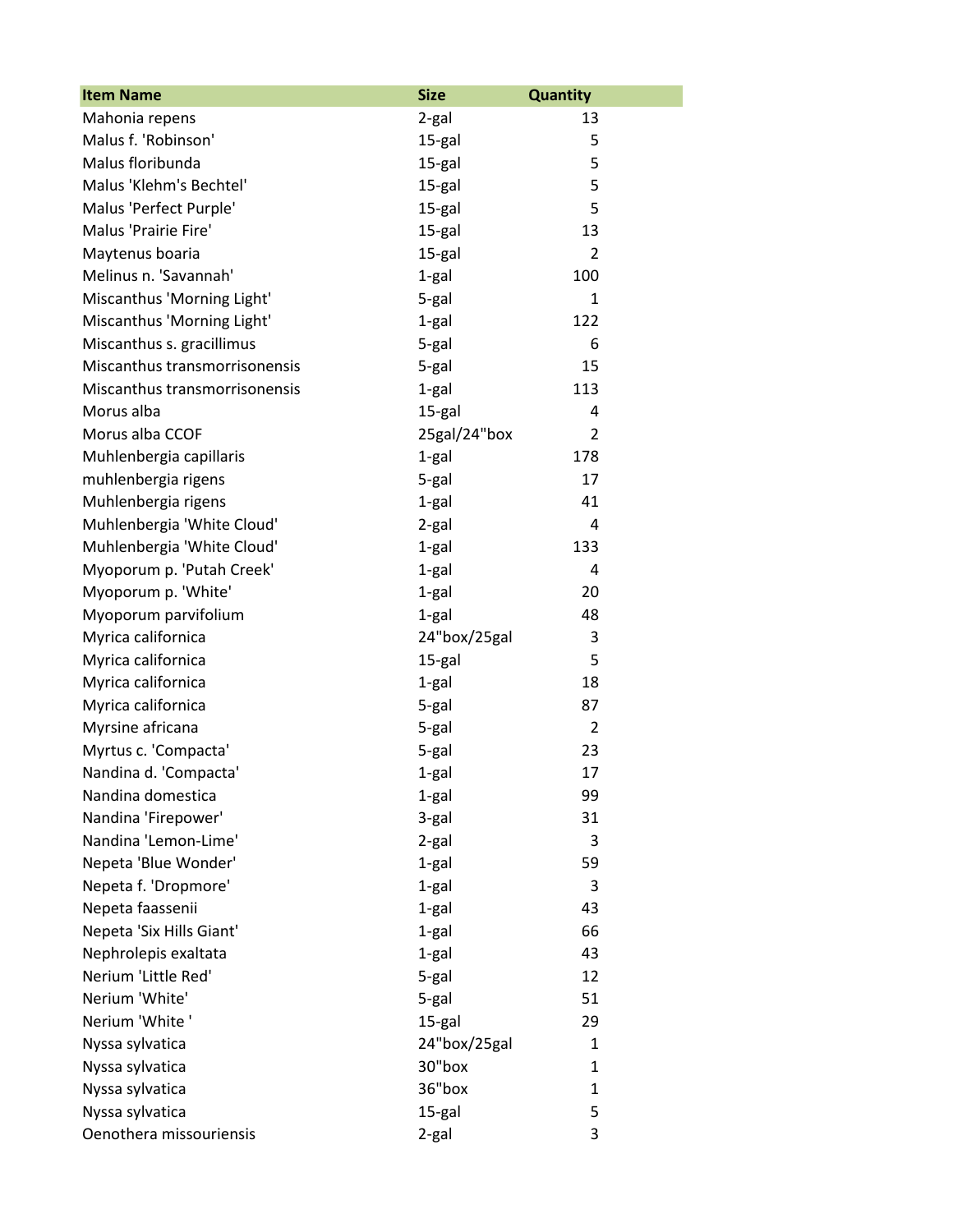| <b>Item Name</b>                | <b>Size</b>  | <b>Quantity</b> |
|---------------------------------|--------------|-----------------|
| Olea 'Arbequina'                | 24"box/25gal | 73              |
| Olea 'Arbequina' CCOF           | 5-gal        | 97              |
| Olea 'Arbequina' CCOF           | 15-gal       | 102             |
| Olea 'Arbequina' CCOF           | 24"box       | 4               |
| Olea 'Coratina' CCOF            | 15-gal       | 31              |
| Olea 'Coratina' CCOF            | 24"box/25gal | 4               |
| Olea 'Frantoio'                 | 30"box       | 1               |
| Olea 'Frantoio'                 | 36"box       | $\overline{2}$  |
| Olea 'Frantoio'                 | 24"box/25gal | 37              |
| Olea 'Frantoio CCOF             | 15-gal       | 58              |
| Olea 'Frantoio' CCOF            | 1-gal        | 46              |
| Olea 'Frantoio' CCOF            | 24"box       | 8               |
| Olea 'Fruitless' multi          | 36"box       | $\mathbf{1}$    |
| Olea 'Fruitless' multi          | 24"box/25gal | 92              |
| Olea 'Fruitless' std            | 24"box/25gal | 16              |
| Olea 'Itrana'                   | 24"box/25gal | 1               |
| Olea 'Leccino'                  | 36"box       | 2               |
| Olea 'Leccino' CCOF             | 24"box/25gal | 1               |
| Olea 'Leccino' CCOF             | 15-gal       | 124             |
| Olea 'Little Ollie'             | 15-gal       | 13              |
| Olea 'Little Ollie'             | 5-gal        | 46              |
| Olea 'Maurino'                  | 24"box/25gal | $\overline{2}$  |
| Olea 'Moraiolo' CCOF            | 30"box       | 1               |
| Olea 'Moraiolo' CCOF            | 36"box       | 3               |
| Olea 'Moraiolo' CCOF            | 24"box/25gal | $\overline{7}$  |
| Olea 'Moraiolo' CCOF            | 15-gal       | 20              |
| Olea 'Nocellara del Belice'     | 24"box/25gal | 23              |
| Olea 'Pendolino'                | 24"box/25gal | 9               |
| Olea 'Pendolino' CCOF           | 15-gal       | 50              |
| Ophiopogon j. 'Silver Mist'     | 1-gal        | 43              |
| Ophiopogon japonicus            | 1-gal        | 293             |
| Ophiopogon p. 'Nigrescens'      | 1-gal        | 143             |
| Origanum 'Kent Beauty'          | 1-gal        | 124             |
| Osmanthus 'Goshiki'             | 5-gal        | 23              |
| Palm 'Kentia'                   | 2-gal        | 28              |
| Parrotia persica                | 25-gal       | $\overline{2}$  |
| Parthenocissus tricuspidata     | 5-gal        | 13              |
| Peach 'Elberta'                 | 15-gal       | 1               |
| Pear '4 in 1'Esp                | 10-gal       | $\overline{2}$  |
| Pear 'Asian Combo' Esp          | 10-gal       | $\mathbf{1}$    |
| Pelargonium 'Attar of Rose'     | 1-gal        | $\overline{2}$  |
| Pelargonium 'Fragrant Frosty'   | 1-gal        | 6               |
| Pelargonium 'Lady Plymouth'     | 1-gal        | 11              |
| Pelargonium 'Old Scarlet Unique | 1-gal        | 9               |
| Pelargonium p. 'Pink'           | 1-gal        | 3               |
| Pelargonium p. 'White'          | 1-gal        | 3               |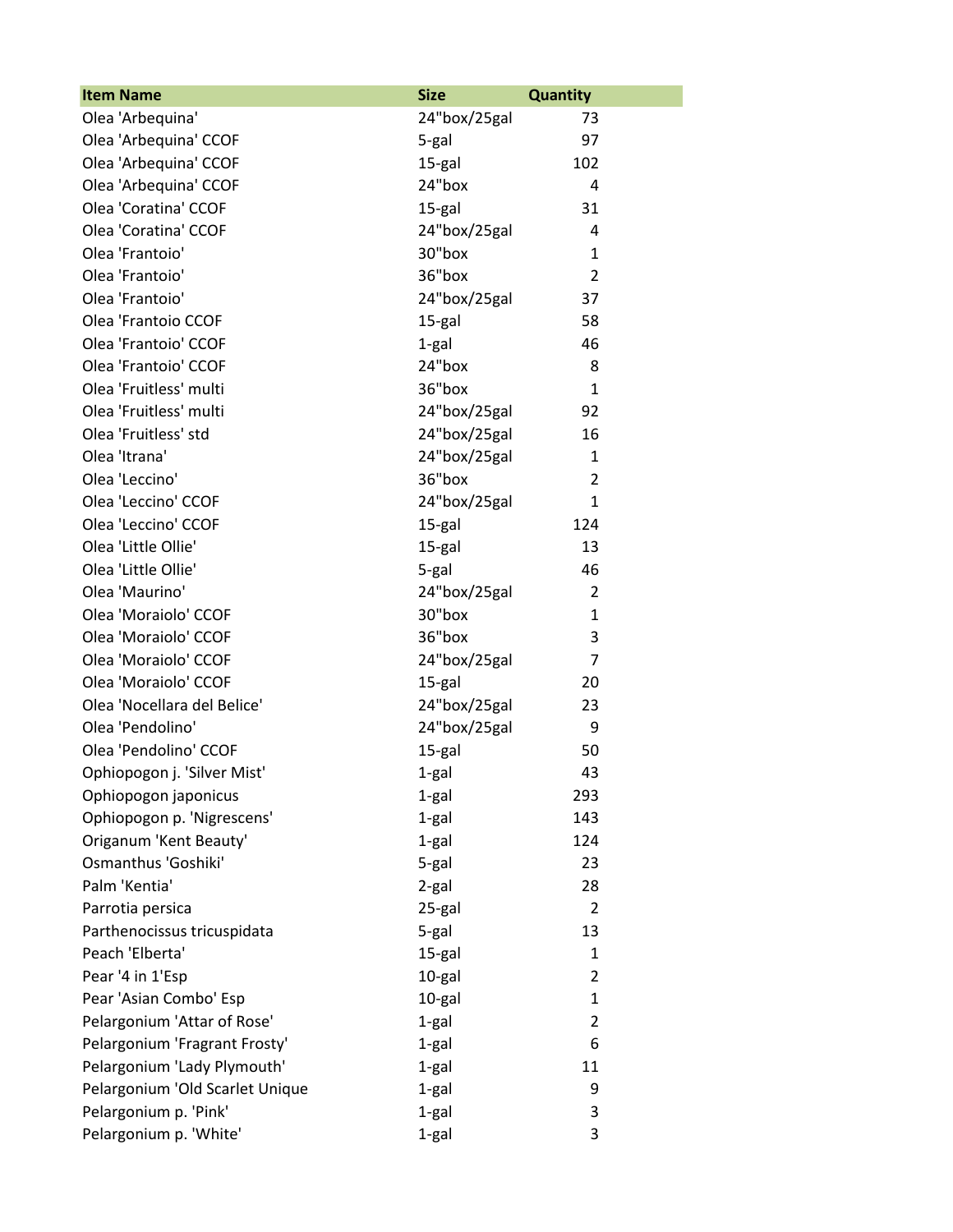| <b>Item Name</b>                | <b>Size</b>  | <b>Quantity</b> |
|---------------------------------|--------------|-----------------|
| Pelargonium 'Pine'              | 1-gal        | 30              |
| Pennisetum 'Eaton Canyon'       | 1-gal        | 153             |
| Pennisetum orientale            | $1-gal$      | 210             |
| Pennisetum 'Red Bunny Tails'    | 2-gal        | 5               |
| Pennisetum 'Red Bunny Tails'    | $1-gal$      | 105             |
| Pennisetum 'Rubrum'             | $1-gal$      | 438             |
| Pennisetum spathiolatum         | $1-gal$      | 91              |
| Penstemon 'Arctic Fox'          | $1-gal$      | 22              |
| Penstemon 'Blue Springs'        | 1-gal        | 36              |
| Penstemon davidsonii            | $1-gal$      | 31              |
| Penstemon 'Firebird'            | 1-gal        | 39              |
| Penstemon 'Garnet'              | $1-gal$      | 4               |
| Penstemon 'Holly's White'       | $1-gal$      | 108             |
| Penstemon 'Husker's Red'        | $1-gal$      | 72              |
| Penstemon 'Midnight'            | 2-gal        | 13              |
| Penstemon 'Midnight'            | $1-gal$      | 84              |
| Penstemon 'Super Star'          | $1-gal$      | 102             |
| Peony 'Myrtle Gentry'           | $2-gal$      | 10              |
| Peperomia axillaris             | 1-gal        | 6               |
| Perovskia a. 'Blue Spire'       | 5-gal        | $\overline{7}$  |
| Perovskia a. 'Blue Spire'       | $1-gal$      | 25              |
| Perovskia atriplicifolia        | 5-gal        | 8               |
| Perovskia atriplicifolia        | $1-gal$      | 72              |
| Perovskia 'Crazy Blue'          | $1-gal$      | 72              |
| Perovskia 'Little Spire'        | $1-gal$      | 22              |
| Persimmon 'Hachiya' CCOF        | 24"box/25gal | 3               |
| Persimmon 'Hachiya' CCOF        | 15-gal       | 9               |
| Petunia                         | 1-gal        | 7               |
| Philadelphus 'Double Flowering' | 15-gal       | 5               |
| Philadelphus 'Goose Creek'      | 5-gal        | 8               |
| Philadelphus mexicanus          | 5-gal        | 15              |
| Philadelphus 'MN Snowflake'     | 15-gal       | 1               |
| Philodendron 'Xanadu'           | 2-gal        | 29              |
| Phlomis fruiticosa              | 5-gal        | 9               |
| Phlomis fruticosa               | $1-gal$      | 15              |
| Phlomis lanata                  | $1-gal$      | 114             |
| Phlomis t. 'Bronze Flamingo'    | 5-gal        | 3               |
| Phlox 'David's Lavender'        | 2-gal        | 4               |
| Phlox p. 'David'                | 1-gal        | 204             |
| Phlox 'Purple Flame'            | $1-gal$      | 56              |
| Phlox s. 'Fort Hill'            | 1-gal        | 35              |
| Phlox 'White Flame'             | $1-gal$      | 106             |
| Phormium 'Apricot Queen'        | 5-gal        | $\overline{2}$  |
| Phormium 'Jack Spratt'          | 5-gal        | 10              |
| Phormium 'Jack Spratt'          | 1-gal        | 24              |
| Phormium 'Jack Spratt'          | 3-gal        | 53              |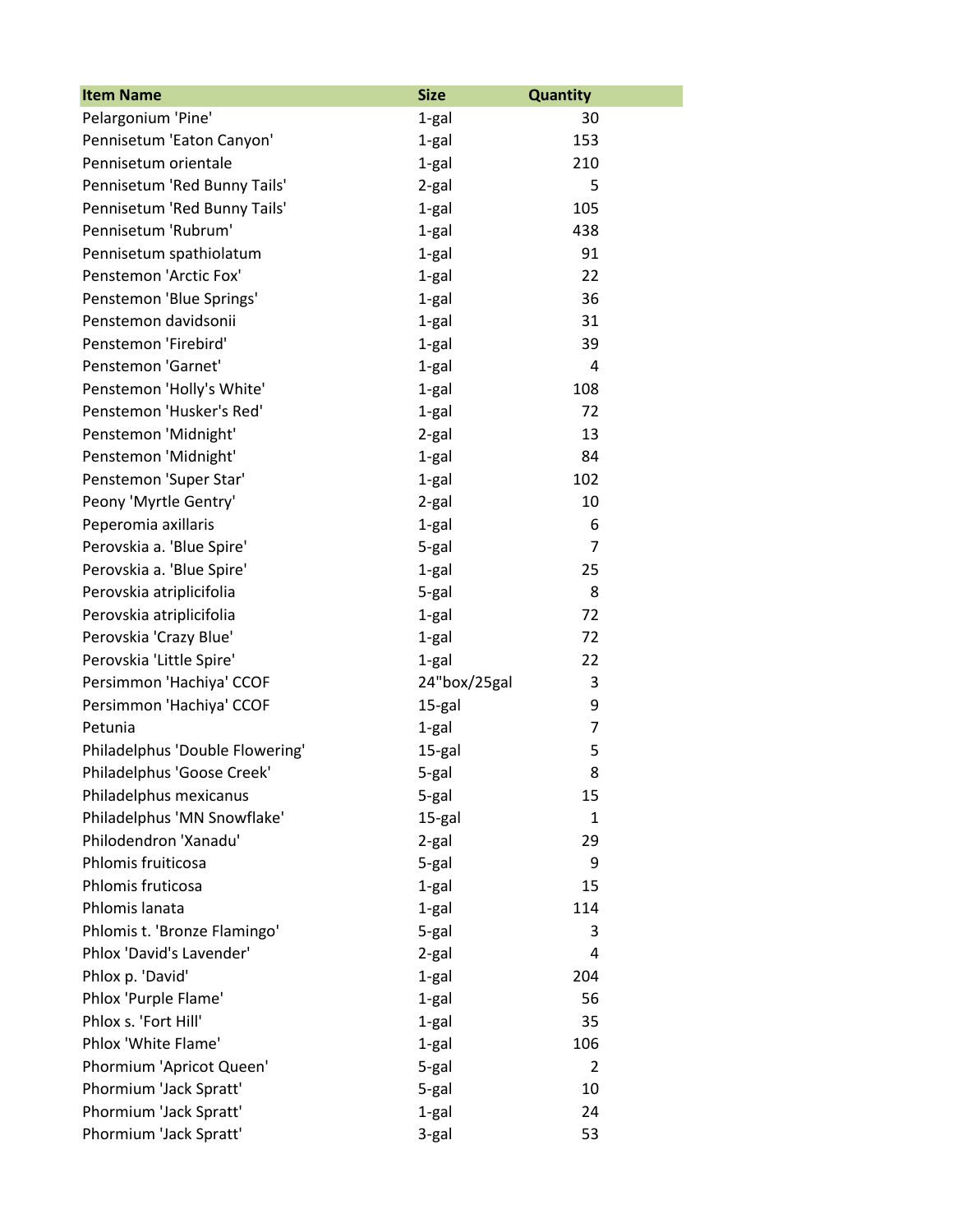| <b>Item Name</b>               | <b>Size</b>  | <b>Quantity</b> |
|--------------------------------|--------------|-----------------|
| Phormium 'Pancho's Sport'      | 5-gal        | 1               |
| Phormium 'Rubrum'              | 5-gal        | 11              |
| Phormium 'Sea Jade'            | 5-gal        | 15              |
| Phormium 'Tiny Tiger'          | 5-gal        | 16              |
| Phormium 'Tom Thumb'           | 5-gal        | 1               |
| Phormium 'Tom Thumb'           | 3-gal        | 35              |
| Photinia fraseri               | 15-gal       | 8               |
| Phyllostachys aurea            | 20/25gal     | 4               |
| Phyllostachys nigra            | $20/25$ gal  | 4               |
| Picea a. 'Pendula'             | 24"box/25gal | 3               |
| Picea g. 'Conica' spiral       | 30"box       | $\mathbf{1}$    |
| Picea p. 'Glauca'              | 10-gal       | 12              |
| Pinus mugo 28-30"              | 7-gal        | $\overline{2}$  |
| Pinus p. 'Gimborn's Ideal'     | 10-gal       | $\mathbf{1}$    |
| Pinus s. 'Glauca Nana'         | 10-gal       | 13              |
| Pistacia c. 'Keith Davey'      | 30"box       | 1               |
| Pistacia c. 'Keith Davey'      | 24"box       | 6               |
| Pistacia c. 'Keith Davey'      | 15-gal       | 10              |
| Pittosporum c. 'Compacta'      | 5-gal        | 20              |
| Pittosporum 'Gold Star'        | 1-gal        | 32              |
| Pittosporum 'Limelight'        | 5-gal        | 26              |
| Pittosporum 'Marjorie Channon' | 25-gal       | 3               |
| Pittosporum 'Marjorie Channon' | 15-gal       | 27              |
| Pittosporum 'Marjorie Channon' | 5-gal        | 81              |
| Pittosporum 'Silver Sheen'     | 15-gal       | $\mathbf{1}$    |
| Pittosporum 'Silver Sheen'     | 5-gal        | 3               |
| Pittosporum 'Silver Sheen' nfs | $1-gal$      | 47              |
| Pittosporum t. 'Golf Ball'     | 5-gal        | 3               |
| Pittosporum t. 'Limelight'     | 25gal/24"box | 15              |
| Pittosporum t. 'Limelight'     | 15-gal       | 18              |
| Pittosporum tenuifolium        | 24"box/25gal | 2               |
| Pittosporum tenuifolium        | 1-gal        | 18              |
| Pittosporum tenuifolium        | 15-gal       | 53              |
| Pittosporum tenuifolium        | 5-gal        | 61              |
| Pittosporum tob. 'Variegata'   | 24"box/25gal | $\mathbf{1}$    |
| Pittosporum tob. 'Variegata'   | 5-gal        | 16              |
| Pittosporum 'Wheeler Dwf Var.' | 5-gal        | 3               |
| Pittosporum 'Wheeler Dwf Var.' | 1-gal        | 10              |
| Pittosporum 'Wheelers Dwarf'   | 5-gal        | 33              |
| Platanus x acer 'Columbia'     | 24"box/25gal | 4               |
| Plum 'Santa Rosa'              | 15-gal       | $\overline{2}$  |
| Plumbago a. 'Imperial Blue'    | 5-gal        | 5               |
| Plumbago auriculata            | $1-gal$      | 6               |
| Podocarpus e. 'Green Frost'    | 15-gal       | 9               |
| Podocarpus gracilior           | 5-gal        | 1               |
| Podocarpus gracilior           | 25-gal       | 6               |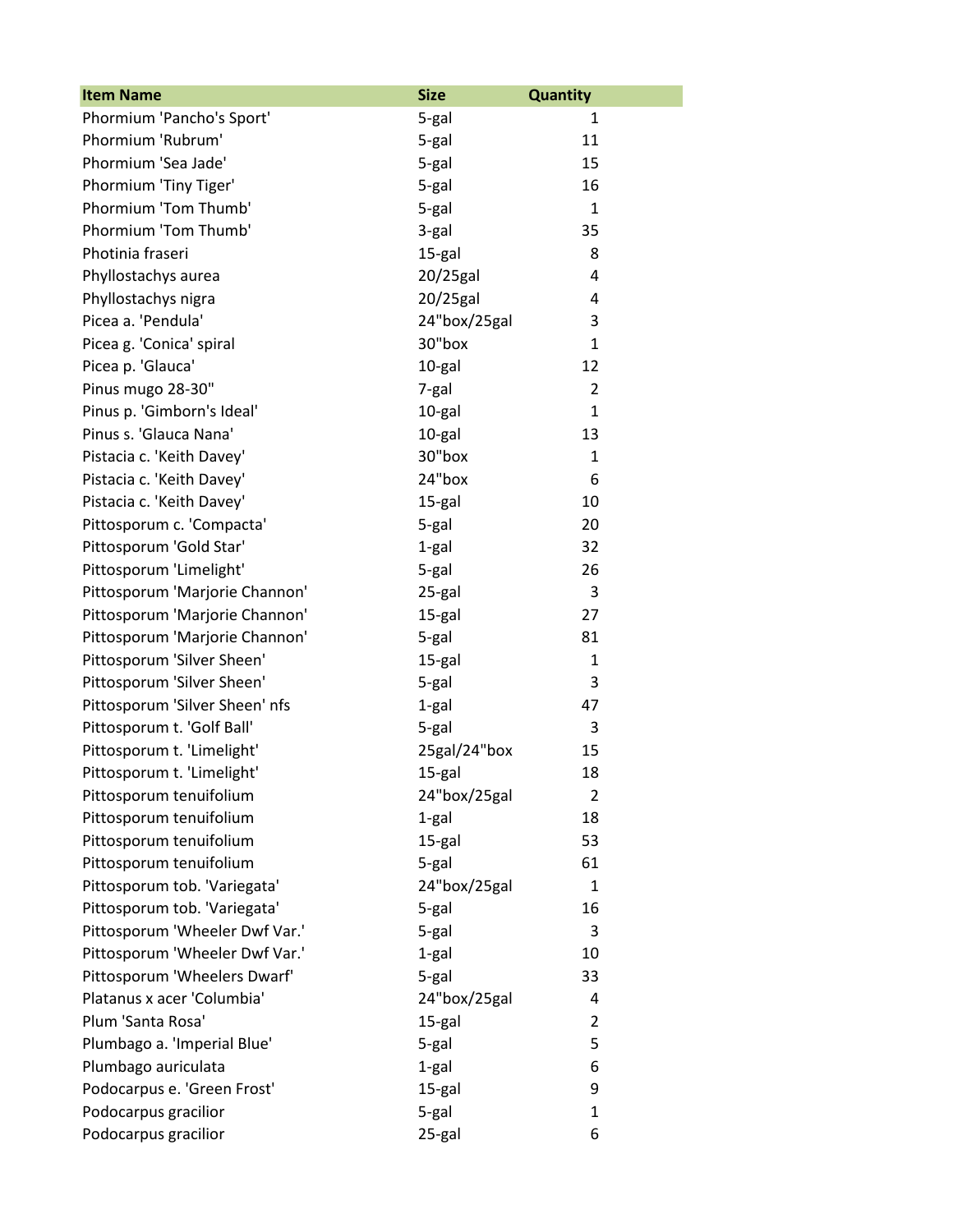| <b>Item Name</b>                | <b>Size</b>  | <b>Quantity</b> |
|---------------------------------|--------------|-----------------|
| Podocarpus henkelii             | 5-gal        | 1               |
| Podocarpus henkelii             | 25-gal       | 13              |
| Podocarpus m. 'Maki'            | 15-gal       | 3               |
| Polystichum munitum             | 2-gal        | 15              |
| Polystichum munitum             | 5-gal        | 35              |
| Polystichum munitum             | $1-gal$      | 63              |
| Pomegranate 'Ambrosia' CCOF     | 24"box       | 1               |
| Pomegranate 'Grenada' CCOF      | 15-gal       | 3               |
| Pomegranate 'Parfianka' CCOF    | 15-gal       | $\overline{2}$  |
| Pomegranate 'Sharp Velvet' CCOF | 15-gal       | 3               |
| Pomegranate 'Wonderful' CCOF    | 24"box/25gal | 18              |
| Pomegranate 'Wonderful' CCOF    | 15-gal       | 26              |
| Potentilla f. 'Goldfinger'      | 5-gal        | 3               |
| Prostanthera 'Variegata'        | 5-gal        | $\mathbf{1}$    |
| Prostanthera 'Variegata'        | 1-gal        | 41              |
| Prune 'French Improved' CCOF    | 15-gal       | 3               |
| Prune 'Italian' Esp             | 24"box       | $\mathbf{1}$    |
| Prunus c. 'Compacta'            | 25gal/24"box | 8               |
| Prunus c. 'Compacta' column     | $5-gal$      | 9               |
| Prunus cistena multi            | 15-gal       | 10              |
| Prunus i. lyonii                | 5-gal        | 4               |
| Prunus 'Krauter Vesusvius'      | 15-gal       | 37              |
| Prunus I. 'Nana'                | 24"box/25gal | 1               |
| Prunus I. 'Nana'                | 20-gal       | 4               |
| Prunus I. 'Nana'                | 15-gal       | 28              |
| Prunus I. 'Otto Luyken'         | 15-gal       | 11              |
| Prunus laurocerasus             | 15-gal       | 2               |
| Prunus laurocerasus             | 30"box       | $\overline{2}$  |
| Prunus laurocerasus             | 5-gal        | 12              |
| Prunus laurocerasus             | 24"box       | 24              |
| Prunus lusitanica               | 5-gal        | 12              |
| Prunus 'Shogetsu'               | 15-gal       | 5               |
| Prunus 'Snow Fountain'          | 15-gal       | $\overline{2}$  |
| Prunus x y. 'Akebono'           | 30"box       | $\mathbf{1}$    |
| Prunus x y. 'Akebono'           | 15-gal       | $\overline{2}$  |
| Pteris c. 'Albo-lineata'        | 1-gal        | 33              |
| Punica g. 'Nana'                | $2-gal$      | 10              |
| Punica g. 'Nana'                | 5-gal        | 17              |
| Quercus agrifolia               | 30"box       | 1               |
| Quercus agrifolia multi         | 15-gal       | $\overline{2}$  |
| Quercus agrifolia multi         | 24"box/25gal | 13              |
| Quercus agrifolia std.          | 24"box/25gal | 11              |
| Quercus b. 'Swamp White'        | 15-gal       | 10              |
| Quercus douglasii std.          | 24"box/25gal | 8               |
| Quercus ilex                    | 1-gal        | 6               |
| Quercus Iobata                  | 5-gal        | 4               |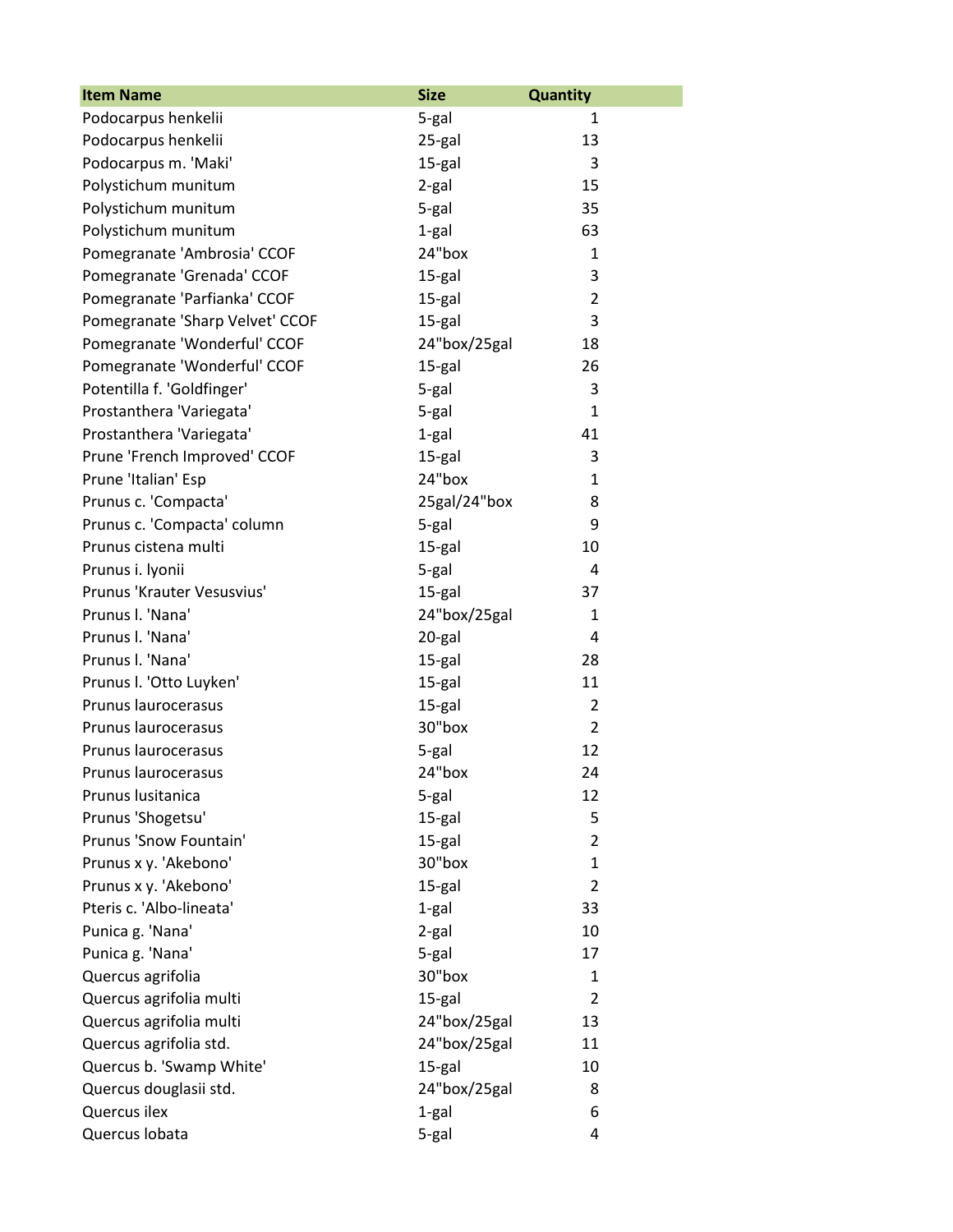| <b>Item Name</b>                | <b>Size</b>  | <b>Quantity</b> |
|---------------------------------|--------------|-----------------|
| Quercus Iobata                  | 15-gal       | 8               |
| Quercus rubra                   | 36"box       | 6               |
| Quercus rubra                   | 24"box/25gal | 15              |
| Quercus rubra                   | 15-gal       | 25              |
| Quercus shumardii               | 15-gal       | 3               |
| Quercus shumardii               | 24"box/25gal | 4               |
| Quercus suber std.              | 25gal/24"box | $\overline{2}$  |
| Rhamnus a. 'John Edwards'       | 5-gal        | 25              |
| <b>Rhamnus Alaternus</b>        | 15-gal       | 6               |
| Rhamnus c. 'Eve Case'           | 1-gal        | 8               |
| Rhamnus c. 'Leatherleaf'        | 24"box/25gal | $\mathbf{1}$    |
| Rhamnus c. 'Leatherleaf'        | 5-gal        | 3               |
| Rhamnus c. 'Leatherleaf'        | 15-gal       | 12              |
| Rhamnus c. 'Mound San Bruno'    | 5-gal        | 6               |
| Rhamnus c. 'Mound San Bruno'    | 1-gal        | 13              |
| Rhamnus californica             | 15-gal       | $\mathbf{1}$    |
| Rhamnus californica             | 5-gal        | 2               |
| Rhamnus f. 'Fine Line'          | 15-gal       | 5               |
| Rhaphiolepis u. 'Minor'         | 5-gal        | 10              |
| Rheum rhabarbarum               | Eco Pot      | 2               |
| Rhododendron 'Boursault'        | 30-36"       | 10              |
| Rhododendron 'Cunninghams White | 30-36"       | 1               |
| Rhododendron Furnivals Daughter | 30-36"       | $\mathbf{1}$    |
| Rhododendron 'Roseum Elegans'   | 30-36"       | $\overline{2}$  |
| Rosa banksiae 'Alba'            | 15-gal       | $\mathbf{1}$    |
| Rosa banksiae 'Lutea'           | 5-gal        | 5               |
| Rosa CL 'Cecile Brunner'        | 5-gal        | $\mathbf{1}$    |
| Rosa CL 'Altissimmo'            | 5-gal        | $\mathbf{1}$    |
| Rosa CL 'Autumn Sunset'         | 15-gal       | $\overline{2}$  |
| Rosa CL 'Blaze'                 | 15-gal       | 1               |
| Rosa CL 'Cecile Brunner'        | 15-gal       | $\overline{2}$  |
| Rosa CL 'Don Juan'              | 7-gal        | $\mathbf{1}$    |
| Rosa CL 'Eden'                  | 5-gal        | 9               |
| Rosa CL 'New Dawn'              | 15-gal       | $\overline{2}$  |
| Rosa CL 'Top of the World'      | 15-gal       | $\overline{2}$  |
| Rosa CL 'Westerland'            | 5-gal        | $\mathbf{1}$    |
| Rosa CL 'Westerland'            | 15-gal       | $\overline{2}$  |
| Rosa 'Double Delight'           | 5-gal        | 3               |
| Rosa 'Flower Carpet Amber'      | 5-gal        | 44              |
| Rosa 'Ground Cover White'       | 5-gal        | 9               |
| Rosa 'Iceberg'                  | 5-gal        | 85              |
| Rosa 'Julia Child'              | 5-gal        | 54              |
| Rosa 'Just Joey'                | 15-gal       | 4               |
| Rosa 'Livin' Easy'              | 5-gal        | $\mathbf{1}$    |
| Rosa 'Meidiland Fuchsia'        | 5-gal        | 10              |
| Rosa 'Meidiland White'          | 5-gal        | 5               |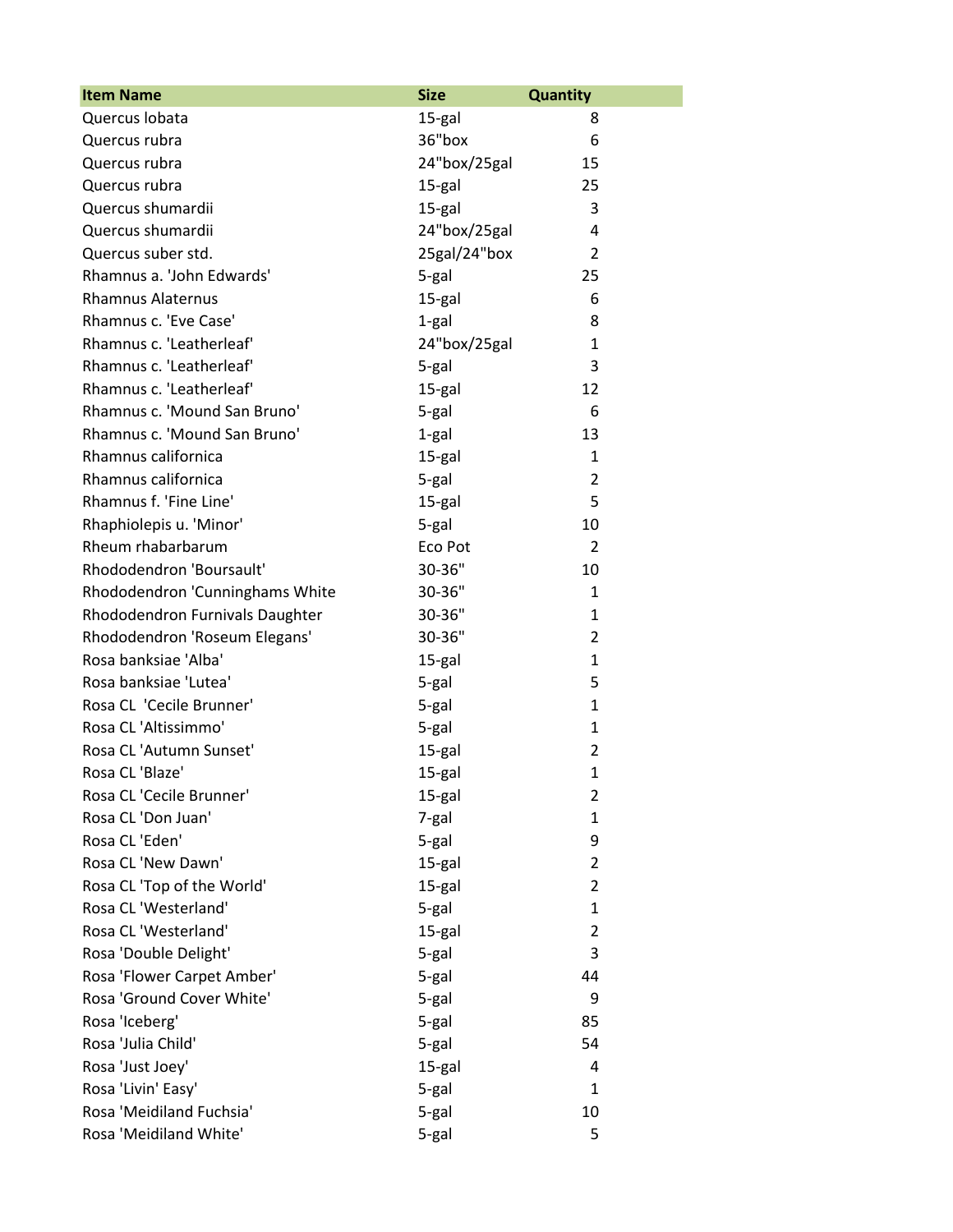| <b>Item Name</b>                | <b>Size</b> | <b>Quantity</b> |
|---------------------------------|-------------|-----------------|
| Rosa 'Over the Moon'            | 5-gal       | 1               |
| Rosa prostrata 'Red'            | 5-gal       | 20              |
| Rosa prostrata 'White'          | 5-gal       | 38              |
| Rosa prostrata 'White'          | 2-gal       | 43              |
| Rosa 'Ralphs Creeper'           | 5-gal       | 3               |
| Rosa rugosa 'Alba'              | 5-gal       | 1               |
| Rosa rugosa 'Hansa'             | 5-gal       | 3               |
| Rosa 'Sally Holmes'             | 15-gal      | $\mathbf{1}$    |
| Rosa 'Sally Holmes'             | 5-gal       | 4               |
| Rosa 'Seafoam'                  | 5-gal       | 6               |
| Rosa 'Seafoam'                  | 2-gal       | 15              |
| Rosa 'What a Peach'             | 5-gal       | $\overline{7}$  |
| Rosmarinus 'Blue Spire'         | $1-gal$     | 2               |
| Rosmarinus 'Irene'              | $1-gal$     | 128             |
| Rosmarinus 'Lockwood de Forest' | 5-gal       | $\mathbf{1}$    |
| Rosmarinus 'Lockwood de Forest' | 1-gal       | 22              |
| Rosmarinus officinalis          | 5-gal       | 9               |
| Rosmarinus 'Prostratus'         | $1-gal$     | 172             |
| Rosmarinus 'Tuscan Blue'        | 1-gal       | 205             |
| Rubus 'Emerald Carpet'          | 1-gal       | 7               |
| Rudbeckia 'Cherokee Sunset Mix' | 1-gal       | 8               |
| Rudbeckia fulgida               | 2-gal       | 2               |
| Rudbeckia fulgida               | 1-gal       | $\overline{7}$  |
| Rudbeckia h. 'Prairie Sun'      | 1-gal       | 28              |
| Rudbeckia h. 'Sonora'           | 1-gal       | $\overline{2}$  |
| Rudbeckia 'Indian Summer'       | 1-gal       | 61              |
| Salix c. 'Pendula'              | 15-gal      | 5               |
| Salix g. 'Mount Aso'            | 15-gal      | 5               |
| Salix tortuosa                  | 15-gal      | 7               |
| Salvia 'Bee's Bliss'            | 1-gal       | 79              |
| Salvia c. 'Allen Chickering'    | 5-gal       | 7               |
| Salvia c. 'Aromas'              | 5-gal       | 22              |
| Salvia c. 'Marine Blue'         | 1-gal       | 10              |
| Salvia 'Celestial Blue'         | 5-gal       | 54              |
| Salvia chamaedryoides           | 5-gal       | 1               |
| Salvia chamaedryoides           | 1-gal       | 10              |
| Salvia d. 'Platinum Sage'       | 1-gal       | 17              |
| Salvia 'Heatwave Glimmer'       | 1-gal       | 67              |
| Salvia 'Hot Lips'               | 1-gal       | 51              |
| Salvia 'Indigo Spires'          | 1-gal       | 13              |
| Salvia I. 'Midnight'            | 1-gal       | 38              |
| Salvia I. 'Santa Barbara'       | 5-gal       | 17              |
| Salvia I. 'White Mischief'      | 1-gal       | 69              |
| Salvia 'Love and Wishes'        | 1-gal       | 15              |
| Salvia 'May Night'              | 1-gal       | 19              |
| Salvia 'Mesa Azure'             | 1-gal       | 102             |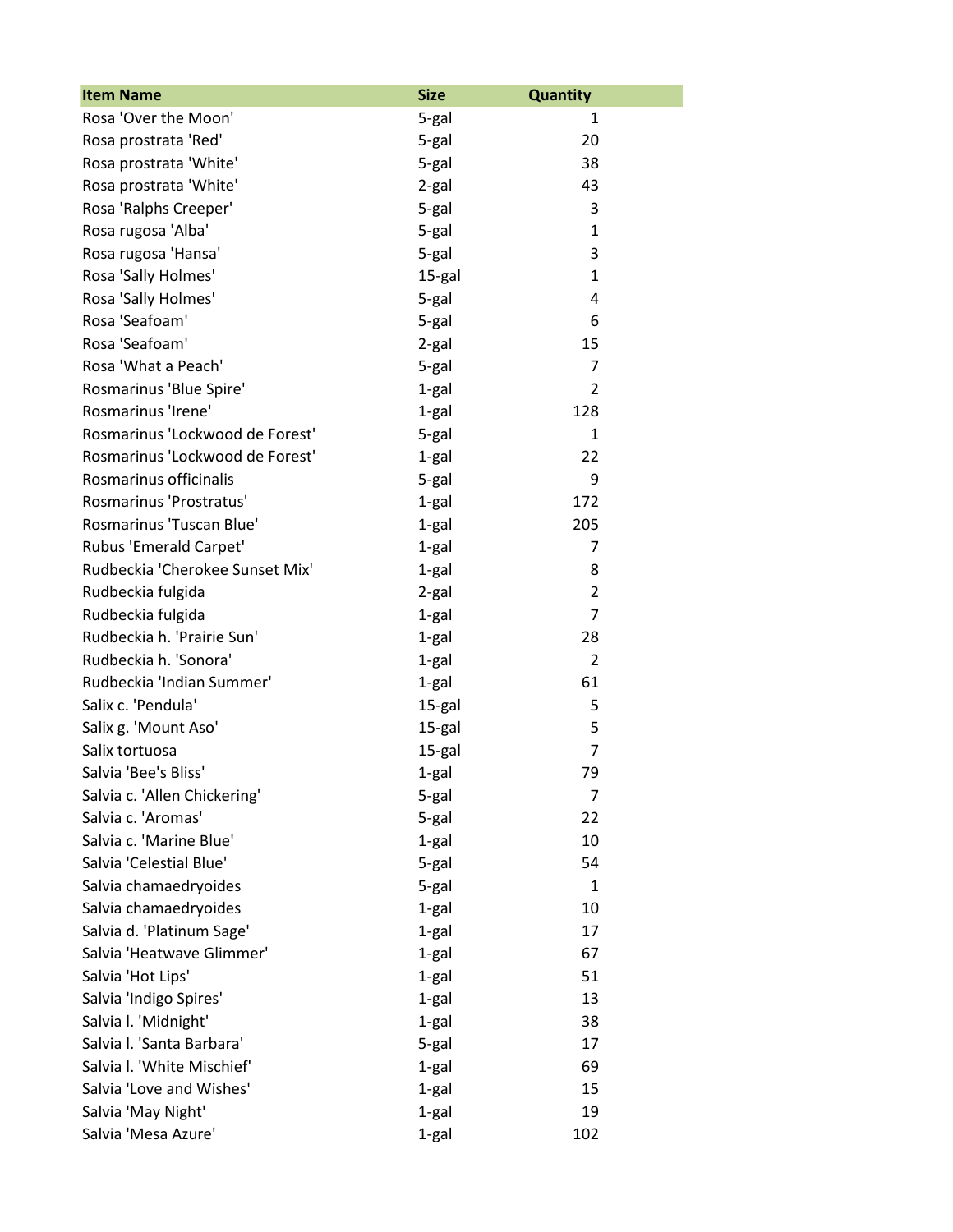| <b>Item Name</b>                | <b>Size</b>  | Quantity       |
|---------------------------------|--------------|----------------|
| Salvia n. 'Caradonna'           | 1-gal        | 93             |
| Salvia n. 'Caradonna Pink'      | 1-gal        | 81             |
| Salvia 'New Dimension Blue'     | $1-gal$      | 21             |
| Salvia o. 'Robert Grim          | 1-gal        | 72             |
| Salvia uliginosa                | $1-gal$      | 75             |
| Salvia 'Vista'                  | $1-gal$      | 46             |
| Salvia 'Waverly'                | $2-gal$      | $\overline{7}$ |
| Salvia 'Waverly'                | 1-gal        | 16             |
| Sambucus canadensis             | 5-gal        | $\overline{2}$ |
| Sambucus n. purpurea            | 5-gal        | 24             |
| Sambucus n. 'Thundercloud'      | 5-gal        | 12             |
| Santolina chamaecyparissus      | 2-gal        | 8              |
| Santolina chamaecyparissus      | $1-gal$      | 135            |
| Santolina virens                | $1-gal$      | 53             |
| Satureja douglasii              | 1-gal        | 73             |
| Scabiosa 'Black Knight'         | 1-gal        | 34             |
| Scabiosa 'Butterfly Blue'       | 1-gal        | 14             |
| Scabiosa 'Fata Morgana'         | $1-gal$      | 64             |
| Schinus molle                   | 15-gal       | 5              |
| Schizachyrium 'Standing Ovation | 1-gal        | 44             |
| Scilla peruviana                | 2-gal        | 13             |
| Sedum 'Autumn Joy'              | 1-gal        | 38             |
| Sedum 'Sea Urchin'              | 1-gal        | 5              |
| Senecio 'Confusus'              | 5-gal        | 8              |
| Senecio mandraliscae            | $1-gal$      | 4              |
| Senecio 'Mount Everest'         | 2-gal        | 4              |
| Senecio 'Skyscraper'            | 15-gal       | 6              |
| Senecio 'Skyscrapper'           | 2-gal        | 17             |
| Sequoia 'Aptos Blue'            | 15-gal       | $\mathbf{1}$   |
| Sequoia 'Aptos Blue'            | 25gal/24"box | $\overline{2}$ |
| Sesleria caerulea               | 1-gal        | 438            |
| Sesleria 'Greenlee'             | 4"           | 36             |
| Sesleria 'Greenlee'             | 1-gal        | 455            |
| Silene 'Ice Cups'               | 1-gal        | 139            |
| Silene u. 'Alba'                | 1-gal        | 84             |
| Sisyrinchium 'Rocky Point'      | 1-gal        | 42             |
| Solidago californica            | 1-gal        | 26             |
| Spiraea 'Anthony Waterer'       | 5-gal        | 22             |
| Spiraea b. 'Goldmound'          | 5-gal        | 20             |
| Spiraea 'Limemound'             | 5-gal        | 1              |
| Stachys 'Helene Von Stein'      | 1-gal        | 18             |
| Stachys 'Silver Carpet'         | 1-gal        | 14             |
| Stipa gigantea                  | 5-gal        | 24             |
| Stipa ichu                      | 1-gal        | 54             |
| Stokesia I. 'Divinity'          | 1-gal        | 67             |
| Strelitzia nicolai              | 5-gal        | 4              |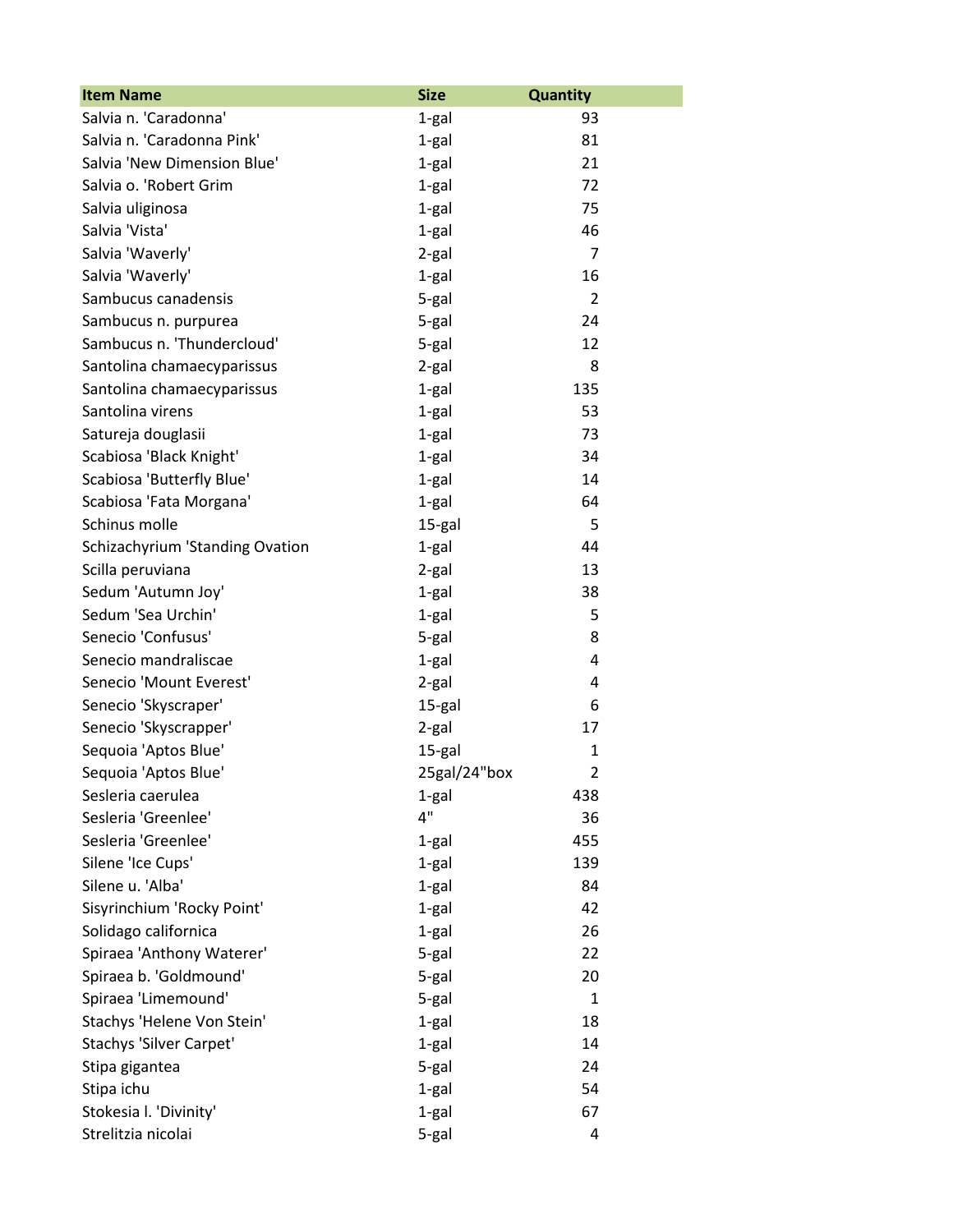| <b>Item Name</b>               | <b>Size</b>  | <b>Quantity</b> |
|--------------------------------|--------------|-----------------|
| Strelitzia reginae             | 5-gal        | 8               |
| Styrax japonica                | 24"box/25gal | 3               |
| Succulent 2"                   | 25           | $\overline{7}$  |
| Succulent 4"                   | 4"           | 672             |
| Symphoricarpos                 | 5-gal        | $\overline{2}$  |
| Syringa 'Beauty of Moscow'     | 5-gal        | 3               |
| Syringa v. 'Angel White'       | 25gal/24"box | $\mathbf{1}$    |
| Syringa 'Yankee Doodle'        | 5-gal        | $\overline{7}$  |
| Tagetes lemmonii               | 1-gal        | 64              |
| Taxus b. stricta               | 25gal/24"box | 5               |
| Taxus cuspidata- sphere        | 25gal/24"box | 5               |
| Teucrium ackermannii           | 1-gal        | 49              |
| Teucrium chamaedrys            | $1-gal$      | 56              |
| Thuja 'Emerald Green'          | 25gal/24"box | 23              |
| Thuja 'Emerald Green'          | 15-gal squat | 71              |
| Thuja 'Emerald Green' spiral   | 20gal        | 1               |
| Thuja 'Emerald Green' spiral   | 15-gal       | 7               |
| Thuja p. 'Forever Goldy'       | 7-gal        | $\mathbf{1}$    |
| Tilia c. 'Greenspire'          | 15-gal       | 13              |
| Tilia t. 'Satin Shadow'        | 15-gal       | 5               |
| Trachelospermum a. 'Variegata' | $1-gal$      | 128             |
| Trachelospermum asiaticum      | 1-gal        | 4               |
| Trachelospermum jasmin. bush   | 5-gal        | 3               |
| Trachelospermum jasmin. bush   | 1-gal        | 50              |
| Trachelospermum jasmin. stk    | 5-gal        | 51              |
| Trachelospermum jasmin. stk    | 1-gal        | 85              |
| Tulbaghia 'Pearl'              | 1-gal        | 34              |
| Tulbaghia 'Silver Lace'        | 1-gal        | 54              |
| Tulbaghia violacea             | $1-gal$      | 9               |
| Ulmus a. 'Princeton'           | 15-gal       | 5               |
| Ulmus a. 'Valley Forge'        | 15-gal       | 5               |
| Ulmus j. 'Triumph'             | 15-gal       | 5               |
| Ulmus p. 'Drake'               | 15-gal       | 3               |
| Ulmus p. 'Drake'               | 24"box       | $\overline{2}$  |
| Veggie Conventional 1gal       | 1-gal        | 16              |
| Verbena 'De la Mina'           | $1-gal$      | 119             |
| Verbena 'Tapien Blue'          | 1-gal        | 80              |
| Viburnum davidii               | 3-gal        | 12              |
| Viburnum o. 'Roseum'           | 15-gal       | $\mathbf{1}$    |
| Viburnum 'Pearlific'           | 5-gal        | 10              |
| Viburnum t. robustum           | 5-gal        | 10              |
| Viburnum t. 'Spring Bouquet'   | 5-gal        | 10              |
| Viburnun p. 'Summer Snowflake' | 5-gal        | 2               |
| Vinca minor                    | $1-gal$      | 7               |
| Vitex agnus-castus             | 25-gal       | $\mathbf{1}$    |
| Vitex agnus-castus             | 15-gal       | 3               |